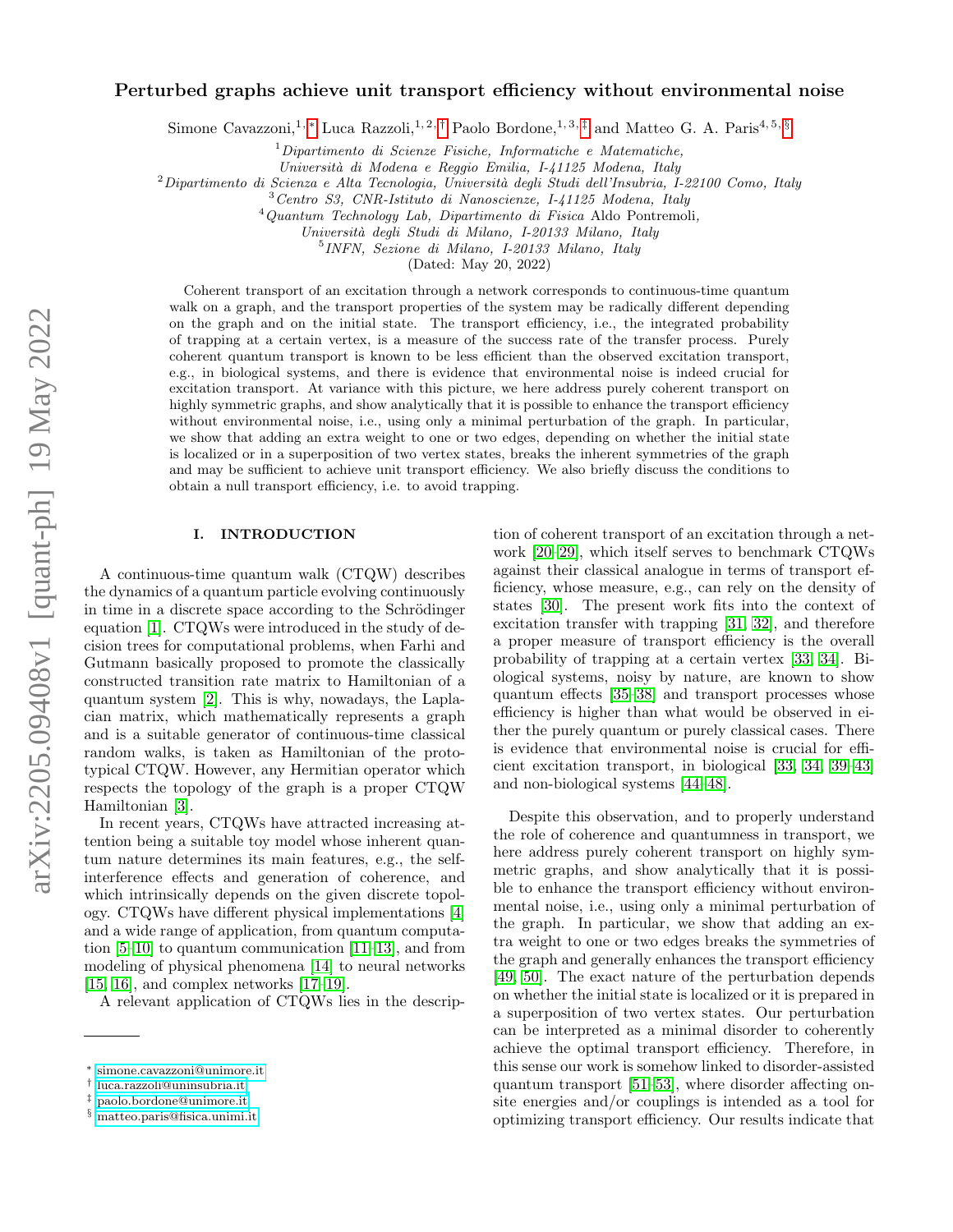breaking the symmetries of a graph may improve the transport efficiency. In particular, unit transport efficiency is obtained when the perturbation increases the dimension of the relevant Krylov subspace.

The paper is structured as follows: in Section [II](#page-1-0) we introduce notation for quantum walk on graphs, and briefly review the concepts of dimensionality reduction and transport efficiency, which represent the relevant tools to analyze and assess transport properties of quantum walks on graphs. In Section [III,](#page-2-0) we introduce the minimal perturbation approach to optimize coherent transport and illustrate the procedure used to achieve unit transport efficiency on graphs. In Section [IV,](#page-3-0) we show results for different classes of graphs, both for localized initial states and for initial superposition states. In Section [V,](#page-11-0) we address the complementary problem of finding the conditions to achieve zero transport efficiency, i.e. to avoid any loss phenomena. Finally, in Section [VI](#page-12-0) we draw our conclusions.

## <span id="page-1-0"></span>II. COHERENT TRANSPORT ON GRAPHS: TRANSPORT EFFICIENCY AND DIMENSIONALITY REDUCTION

A graph is an ordered pair  $G = (V, E)$  where V is the set of vertices and  $E$  the set of edges. It is mathematically represented by the Laplacian matrix  $\mathcal{L} = \mathcal{D} - \mathcal{A}$ , where  $\mathcal{D}$ is the diagonal degree matrix of elements  $\mathcal{D}_{ij} = \deg(j)$ , degree of the vertex  $j$ , and  $A$  is the adjacency matrix, whose element  $A_{ik}$  is 1 if and only if the two vertices j,  $k$  are connected, 0 otherwise. Hence, the generic element of the Laplacian matirx is

$$
\mathcal{L}_{jk} = \begin{cases}\n\deg(j) & \text{if } j = k, \\
-1 & \text{if } j \neq k \text{ and } (j, k) \in E, \\
0 & \text{otherwise.} \n\end{cases}
$$
\n(1)

The vertices of the graphs represent the possible positions of the walker, whereas the edges correspond to the possible transitions among the vertices. The order of the graph is the number of vertices  $|V| = N$ . The states  $\{|j\rangle\}_{j=1,...,N}$ , where  $j \in V$  is a vertex of G, form an orthonormal basis and span the N-dimensional Hilbert space of the quantum walker. In principle, a CTQW is generated by any Hamiltonian  $H$  (or, generally, any Hermitian operator) that respects the topology of the graph [\[49,](#page-17-6) [50\]](#page-17-7). The generic state  $|\psi(t)\rangle$  of the walker satisfies the Schrödinger equation

$$
i\frac{d}{dt}\langle a|\psi(t)\rangle = \sum_{b\in V}\langle a|\mathcal{H}|b\rangle\langle b|\psi(t)\rangle ,\qquad (2)
$$

where  $\langle a|\psi(t)\rangle$  is the wavefunction written in the discrete space, i.e., the probability amplitude of finding the walker at the vertex a, and, from now on,  $\hbar = 1$ . According to this choice, energy and time are dimensionless in the following. In particular, the prototype of CTQW is defined by taking the Laplacian matrix as Hamiltonian of the system,  $\mathcal{H} = \mathcal{L}$ . Unlike the classical random walk where the state is described in terms of probability distribution of the walker, in a CTQW the state is written in terms of the (complex) probability amplitudes  $q_a(t) = \langle a|\psi(t)\rangle$ . Given the initial state  $|\psi_0\rangle$ , the state at a later time  $t > 0$  is

$$
|\psi(t)\rangle = \mathcal{U}(t) |\psi_0\rangle = e^{-i\mathcal{H}t} |\psi_0\rangle , \qquad (3)
$$

where  $\mathcal{U}(t)$  is the unitary time-evolution operator. The evolution is unitary as long as the Hamiltonian of the system is Hermitian, and therefore the process preserves the norm of the state,  $\sum_{a \in V} |\langle a|\psi(t)\rangle|^2 = 1 \forall t$ .

Sometimes, to phenomenologically model certain processes, such as gain or loss processes, one can employ a non-Hermitian effective Hamiltonian. As a result, the time evolution is non-unitary and does not preserve the norm of the state.

In the present work, we model quantum transport as the CTQW of an excitation over a graph, where a single vertex w absorbs the component  $\langle w | \psi(t) \rangle$  continuously in time with a rate  $\kappa \in \mathbb{R}^+$ . The vertex w plays the role of a sink and we will refer to it as the trap (vertex). This mimics what happens, e.g., in photosynthetic systems, where an initial excitation is created by absorbing a solar photon and it is transferred along the light-harvesting complex to a reaction center where it gets absorbed and converted into chemical energy [\[35,](#page-17-0) [36\]](#page-17-10). In such a scenario, the total probability of finding the initial excitation within the network is not conserved. To achieve such a non-unitary dynamics we consider the non-Hermitian effective Hamiltonian

<span id="page-1-2"></span>
$$
\mathcal{H}_t = \mathcal{L} - i\kappa |w\rangle\langle w| \,,\tag{4}
$$

where the anti-Hermitian term  $-i\kappa|w\rangle\langle w|$  is responsible for the loss processes at w. We will refer to  $\mathcal{H}_t$  as the transport Hamiltonian.

The transport efficiency is a commonly used figure of merit to assess the transport properties of the system. Intimately related to the total loss of probability, it is defined as the integrated probability of trapping at the vertex  $w$  in the limit of infinite time,

<span id="page-1-1"></span>
$$
\eta = 2\kappa \int_0^{+\infty} \langle w | \rho(t) | w \rangle dt = 1 - \text{Tr} \left[ \lim_{t \to +\infty} \rho(t) \right] \quad (5)
$$

where  $2\kappa \langle w|\rho(t)|w\rangle dt$  is the probability that the walker is successfully absorbed at the trap within the time interval  $[t, t + dt]$  and  $\rho(t) = |\psi(t)\rangle \langle \psi(t)|$  is the density matrix of the walker. The surviving total probability of finding the walker within the graph at time  $t$  is  $\text{Tr}[\rho(t)] = \langle \psi(t)|\psi(t)\rangle \leq 1$  because of the loss processes at the trap vertex. According to this and because of the definition of transport efficiency, we can assess the transport efficiency also as the complement to 1 of the probability of surviving within the graph, which is the complementary event. Note that the value of  $\eta$  does not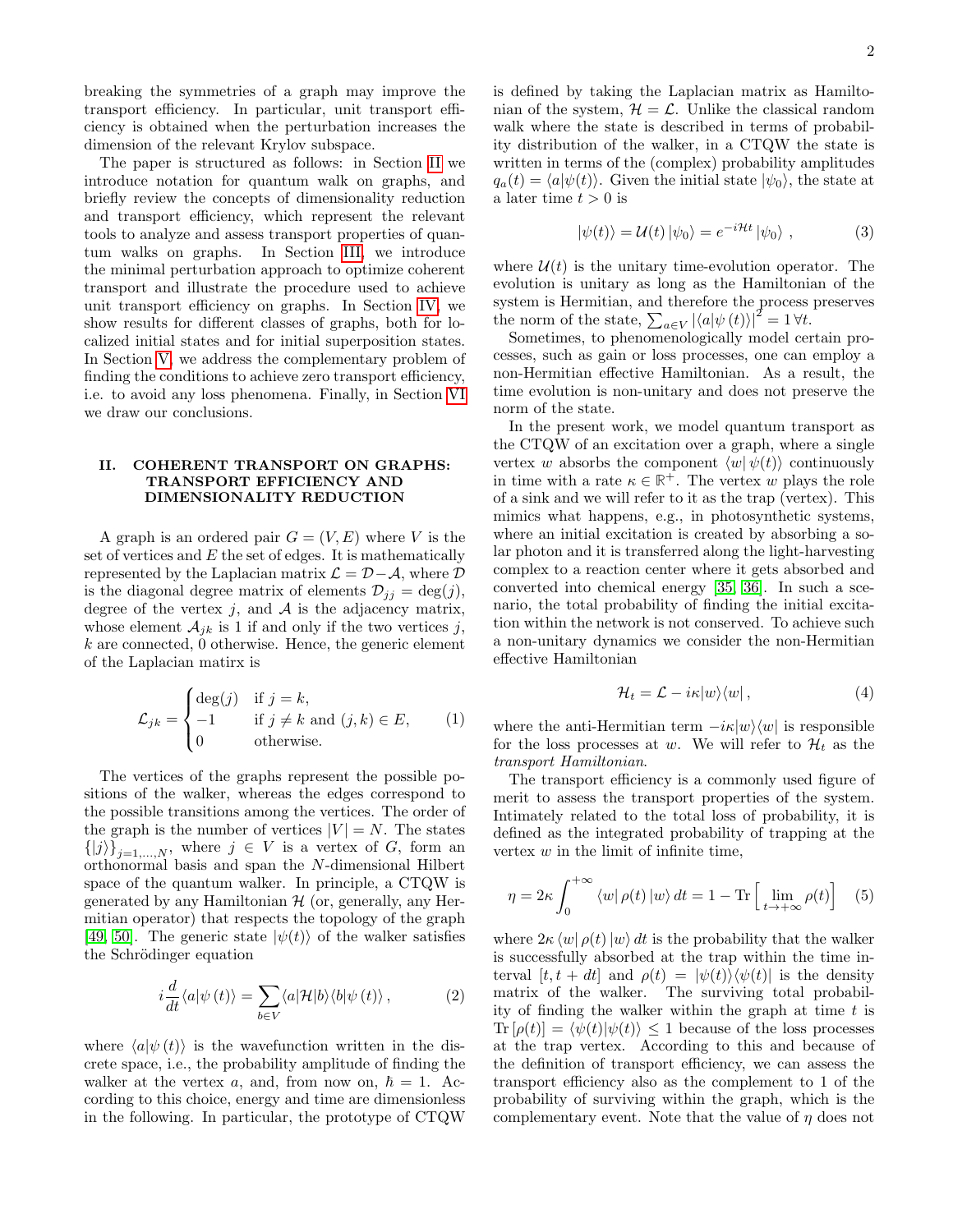actually depend on  $\kappa$ , since it is computed in the limit of long times.

In a CTQW problem the quantity of interest is often the probability amplitude at a particular vertex of the graph. This is also our case, as the transport effi-ciency [\(5\)](#page-1-1) requires the probability amplitude  $\langle w|\psi(t)\rangle$ . Pedantically solving the original problem, i.e., the eigenproblem for the Hamiltonian, to compute that amplitude can be a hard task, since the size of the problem grows linearly with the number of vertices (order), N, of the graph. Nevertheless, as often happens in physics, we can exploit the symmetries of the problem, i.e., of the graph, to substantially simplify the original problem reducing its effective dimension. In fact, the dynamics relevant to our problem is entirely contained in a subspace of the full N-dimensional Hilbert space  $\mathscr H$  and the dimension of such a subspace does not depend on N.

This idea is formalized using the dimensionality reduction method [\[54\]](#page-17-11), which we briefly review in the following. Let us consider the Taylor expansion of the timeevolution operator, the probability amplitude at  $w$  can be written as

$$
\langle w|e^{-i\mathcal{H}t}|\psi(t)\rangle = \sum_{k=0}^{\infty} \frac{(-it)^k}{k!} \langle w|\mathcal{H}^k|\psi_0\rangle
$$

$$
= \langle w|e^{-i\mathcal{H}_{\text{red}}t}|\psi_{0\text{red}}\rangle , \qquad (6)
$$

where  $\mathcal{PHP} = \mathcal{H}_{\text{red}}$  is a reduced Hamiltonian, and  $|\psi_{0\text{red}}\rangle = \mathcal{P} |\psi_0\rangle$  a reduced initial state, being  $\mathcal{P}$  the projector onto the Krylov subspace, which itself is defined as

<span id="page-2-3"></span>
$$
\mathcal{I}(\mathcal{H}, |w\rangle) = \text{span}(\{\mathcal{H}^k | w\rangle \mid k \in \mathbb{N}_0\}).\tag{7}
$$

Clearly, dim  $\mathcal{I}(\mathcal{H}, |w\rangle) \leq \dim \mathcal{H} = N$ , as  $\mathcal{I}(\mathcal{H}, |w\rangle) \subseteq$  $\mathscr{H}$ . However, due to the symmetries of the system and thus of the Hamiltonian, the number of states  $\mathcal{H}^k |w\rangle$ that are actually linearly independent can be much lower than N. An orthonormal basis,  $\{|e_1\rangle, \ldots, |e_m\rangle\}$ , for the subspace  $\mathcal{I}(\mathcal{H}, |w\rangle)$  can be constructed as follows. Starting from the state  $|e_1\rangle = |w\rangle$ , the successive basis states are obtained by applying  $H$  to the current basis state and orthonormalizing the result with respect to the previous basis states. The procedure stops when we find the minimum m such that the state  $\mathcal{H}|e_m\rangle$  is a linear combination of the previous states  $|e_1\rangle, \ldots, |e_m\rangle$ . The resulting reduced Hamiltonian written in such a basis has a tridiagonal form. Indeed, according to this method, at each iteration the state  $\mathcal{H} |e_k\rangle$  is a linear combination of  $|e_{k-1}\rangle$ ,  $|e_k\rangle$ , and the new basis state  $|e_{k+1}\rangle$  to be defined. The original problem is then mapped onto an equivalent one of lower dimension,  $m \leq N$ , that is governed by a tight-binding Hamiltonian of a line with  $m$  sites.

It can be proved that the transport efficiency can be computed as

<span id="page-2-1"></span>
$$
\eta = \sum_{k=1}^{m} |\langle e_k | \psi_0 \rangle|^2 , \qquad (8)
$$

i.e., as the overlap of the initial state  $|\psi_0\rangle$  with the subspace  $\mathcal{I}(\mathcal{H}, |w\rangle)$  [\[54\]](#page-17-11). Indeed, such a subspace is the subspace spanned by the eigenstates of the Hamiltonian having a non-zero overlap with the trap  $|w\rangle$  required to compute  $\eta$  [\[41\]](#page-17-12).

It is important to emphasize that the dimensionality reduction method leads to a Krylov subspace whose dimension may be lower than that of the subspace spanned by the states obtained by grouping together the identically evolving vertices [\[55\]](#page-17-13), i.e. those identified from the symmetries of the graph. In some cases the two subspaces coincide, in others they do not. Indeed, the subspace obtained by means of the dimensionality reduction method provides the subspace of minimum dimension which is relevant for the given problem of interest, here computing the probability at the trap vertex. The other approach, instead, is problem-independent in the sense that it only relies upon the symmetries of the graph (actually, of the Hamiltonian) and thus it provides a subspace with an equal or larger dimension. Therefore, the resulting subspace in general cannot be used to assess the transport efficiency according to [\(8\)](#page-2-1).

#### <span id="page-2-0"></span>III. MINIMAL PERTURBATION APPROACH

For an initially localized state or a superposition of two vertex states evolving under the transport Hamiltonian [\(4\)](#page-1-2) it is unlikely to achieve a high transport efficiency. In additin, the transport efficiency  $\eta$  usually decreases with the order N of graph [\[56\]](#page-17-14). Our starting point is the observation that breaking the symmetries of the graph can actually improve the transport efficiency. The first evidence of this behaviour may be found in [\[54\]](#page-17-11), where it was shown that removing the edge between the initial vertex and the trap in a complete graph leads to the unit transport efficiency.

In turn, the main goal of the present work is to put forward a general scheme to engineer the Hamiltonian [\(4\)](#page-1-2) and achieve unit or nearly unit transport efficiency with a minimal perturbation of the graph. In particular, we are interest to those situations where the initial state is a localized state,  $|\psi_0\rangle = |l\rangle$ , or a superposition of two vertex states,  $|\psi_0\rangle = (|l\rangle + e^{i\gamma} |k\rangle)/\sqrt{2}$  with  $0 \le \gamma < 2\pi$ , assuming that the initial state does not involve the trap, thus  $l, k \neq w$ . To this aim, we perturb some edges of the graph by adding and extra weight to them in the form  $\lambda e^{i\theta}$ , where  $\lambda > 0$  and  $0 \le \theta < 2\pi$  [\[49,](#page-17-6) [50\]](#page-17-7). If we perturb the edge  $(r, s)$ , then the corresponding Hamiltonian matrix elements are  $\mathcal{H}_{rs} = -1 + \lambda e^{i\theta}$  and  $\mathcal{H}_{sr} = \mathcal{H}_{rs}^*$ . The non-Hermiticity of the Hamiltonian still arises only from the trap. Denoting by  $E_p \subseteq E$  the subset of perturbed edges, the complete Hamiltonian is

<span id="page-2-2"></span>
$$
\mathcal{H}_c = \mathcal{H}_t + \sum_{(r,s)\in E_p} \left( \lambda e^{i\theta_{rs}} |r\rangle\langle s| + \lambda e^{-i\theta_{rs}} |s\rangle\langle r| \right) , \quad (9)
$$

which recovers  $\mathcal{H}_t$  [\(4\)](#page-1-2) in the limit of  $\lambda \to 0$ . Note that setting  $(\lambda = 1, \theta_{rs} = 0)$  means removing the correspond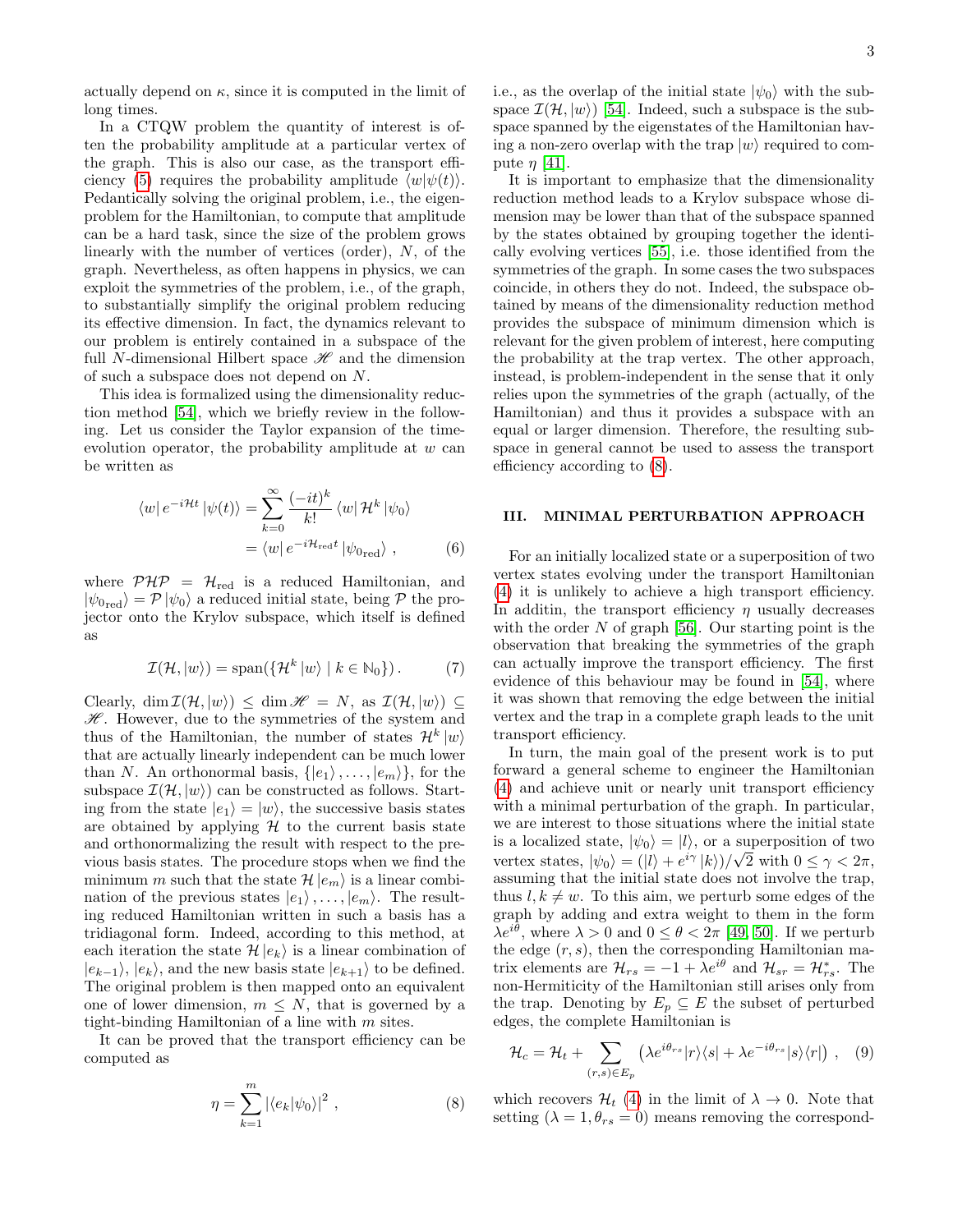ing edge  $(r, s)$ , since the matrix element of the complete Hamiltonian is  $\mathcal{H}_{rs} = -1 + \lambda e^{i\theta_{rs}} = (\mathcal{H}_{sr})^*$ .

In the following, we are going to consider some relevant classes of graphs and seek for the minimal subsets  $E_p$ which allow one to achieve unit transport efficiency. As we will see, this is possible for complete and bipartite complete graphs, whereas for the specific case of the star graph, the procedure is successful with some constraints.

# <span id="page-3-0"></span>IV. OPTIMIZING TRANSPORT EFFICIENCY BY MINIMAL PERTURBATIONS

In this section we apply the dimensionality reduction method and the minimal perturbation approach to the Hamiltonian [\(9\)](#page-2-2) and the initial states considered above (localized or superposition of two vertex states) to evaluate the transport efficiency  $\eta(\lambda, \theta)$  of some classes of graphs, and find the conditions for which it is equal to 1. We consider some paradigmatic graphs in terms of connectivity and symmetry, namely the complete graph, the complete bipartite graph, and the star graph (particular case of complete bipartite graph). For each graph, we assess the transport efficiency first for the (unperturbed) transport Hamiltonian [\(4\)](#page-1-2) and then for the perturbed Hamiltonian [\(9\)](#page-2-2), properly engineered according to the given initial state.

## A. Complete graph

In the complete graph of order  $N$ ,  $K_N$ , each vertex is connected to all the others, thus it has degree  $N-1$ , and therefore the graph is regular,  $Fig.1(a)$  $Fig.1(a)$  $Fig.1(a)$ . The Laplacian matrix of  $K_N$  is

<span id="page-3-6"></span>
$$
\mathcal{L} = N\mathbb{1} - \sum_{j,h} |j\rangle\langle h| \tag{10}
$$

where  $\mathbb{1}$  is the  $N \times N$  identity matrix. The complete graph has one symmetry: the graph, as well as its Laplacian matrix, is invariant under the permutation of all its vertices. Making one vertex the trap breaks such a symmetry and the resulting transport Hamiltonian [\(4\)](#page-1-2) is invariant under the permutation of all the vertices but the trap.

The subspace [\(7\)](#page-2-3) for the transport Hamiltonian is 2 dimensional and is spanned by the basis states (see Appendix [A 1\)](#page-13-0)

$$
|e_1\rangle = |w\rangle ,
$$
  

$$
|e_2\rangle = \frac{1}{\sqrt{N-1}} \sum_{j \neq w} |j\rangle .
$$
 (11)

Since the initial state does not involve the trap and all the remaining vertices in the complete graph are equivalent, according to [\(8\)](#page-2-1) the transport efficiency for any initial

localized state  $|l \neq w\rangle$  is

<span id="page-3-5"></span><span id="page-3-4"></span>
$$
\eta = |\langle e_2 | l \rangle|^2 = \frac{1}{N - 1},\tag{12}
$$

while for the superposition of two vertex states  $(|l\rangle +$  $e^{i\gamma} \, |k\rangle)/\sqrt{2}$  is

$$
\eta = \frac{1}{2} \left( \left| \langle e_2 | l \rangle + e^{i \gamma} \langle e_2 | k \rangle \right|^2 \right) = \frac{1 + \cos \gamma}{N - 1} . \tag{13}
$$

The walker is completely absorbed at the trap  $(\eta = 1)$  for  $N = 2$  if initially localized and for  $N = 3$  and  $\gamma = 0$  for the initial superposition of states. In both cases,  $\eta \sim 1/N$ for  $N \gg 1$  and  $\lim_{N \to +\infty} \eta = 0$ .



<span id="page-3-1"></span>Figure 1. Complete graph of order 7,  $K_7$ , for quantum transport. The trap vertex  $w$  is colored in red. (a) Unperturbed graph. Engineered graphs to achieve the maximum transport efficiency (b) for a localized initial state and Hamiltonian [\(14\)](#page-3-2) and (c) for an initial superposition of two vertices and Hamiltonian [\(19\)](#page-4-0). The perturbed edges are denoted by doubled and dotted lines. Identically evolving vertices under the given Hamiltonian are identically colored and labeled.

# 1. Localized Initial State

<span id="page-3-3"></span>To improve the transport efficiency for a localized initial state  $|l\rangle$ , we perturb the edge  $(l, w)$  which connects the starting vertex and the trap vertex  $w$ , Fig[.1\(](#page-3-1)b). The complete Hamiltonian [\(9\)](#page-2-2) is therefore

<span id="page-3-2"></span>
$$
\mathcal{H}_c = \mathcal{H}_t + \lambda e^{-i\theta} |l\rangle\langle w| + \lambda e^{i\theta} |w\rangle\langle l|. \tag{14}
$$

The perturbation breaks the symmetry of the complete graph with one trap. This is also reflected in the Krylov subspace  $\mathcal{I}(\mathcal{H}, |w\rangle)$  (see Appendix [B 1\)](#page-13-1) whose dimension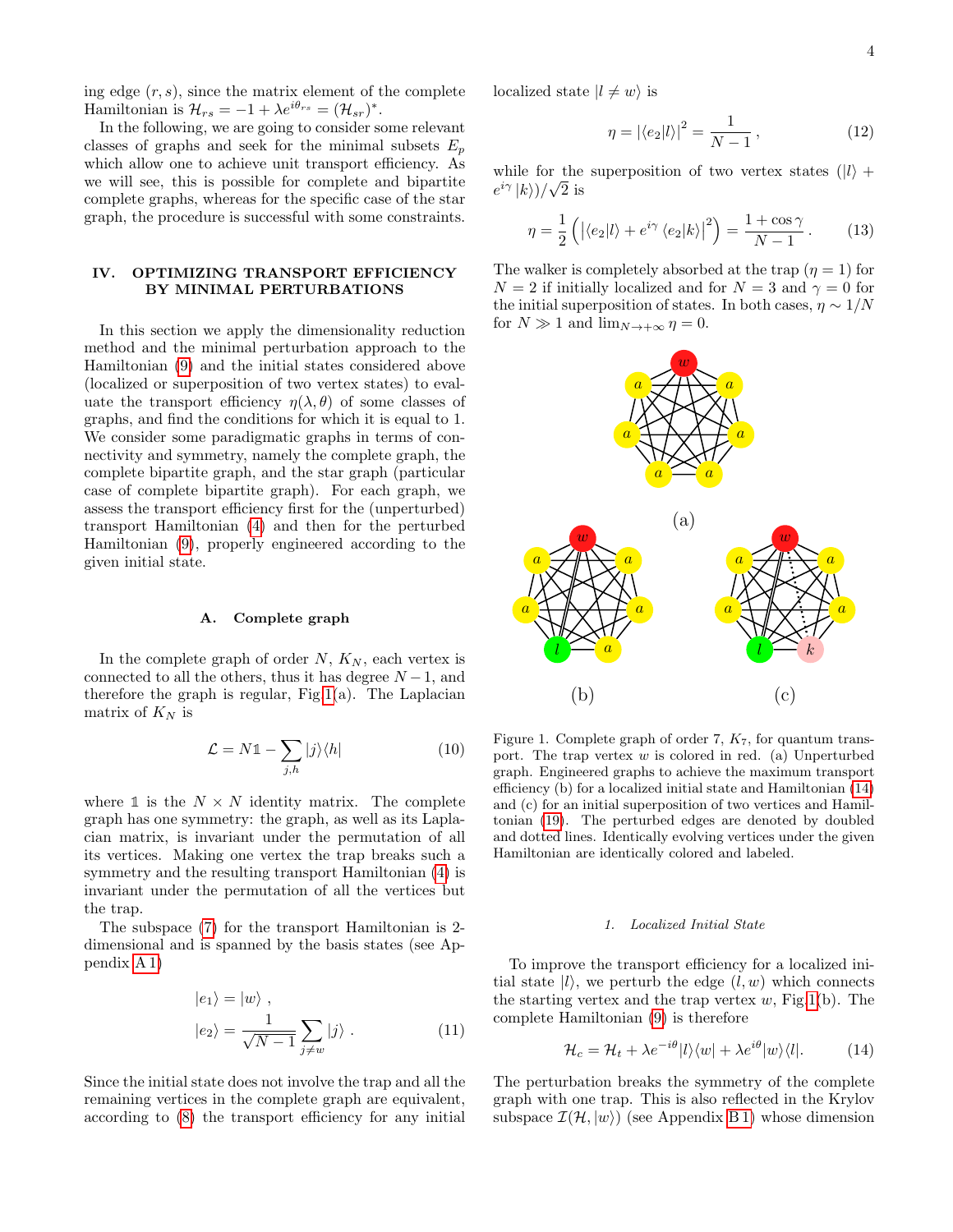changes from 2, for the unperturbed transport Hamiltonian, to 3 and is spanned by the basis states

$$
|e_{1}\rangle = |w\rangle ,
$$
  
\n
$$
|e_{2}\rangle = \frac{-\sum_{j \neq w, l} |j\rangle + (\lambda e^{-i\theta} - 1)|l\rangle}{\sqrt{N - 2 + |\lambda e^{-i\theta} - 1|^{2}}},
$$
  
\n
$$
|e_{3}\rangle = \frac{(\lambda e^{i\theta} - 1) \sum_{j \neq w, l} |j\rangle + (N - 2)|l\rangle}{\sqrt{(N - 2)(N - 2 + |\lambda e^{-i\theta} - 1|^{2})}}.
$$
 (15)

Alternatively, as long as  $\lambda \neq 0$  (the perturbation must exist), we can define a more suitable basis for  $\mathcal{I}(\mathcal{H}, |w\rangle)$ 

$$
|e'_{1}\rangle = |w\rangle ,
$$
  
\n
$$
|e'_{2}\rangle = \frac{1}{\sqrt{N-2}} \sum_{j \neq w, l} |j\rangle ,
$$
  
\n
$$
|e'_{3}\rangle = |l\rangle ,
$$
 (16)

obtained by grouping together the vertices which evolve identically under the Hamiltonian considered and are identified by symmetry [\[55\]](#page-17-13). The basis [\(16\)](#page-4-1) does not depend on  $\lambda$  or  $\theta$  and it is possible to prove that any basis state of [\(16\)](#page-4-1) can be written as a linear combination of the states [\(15\)](#page-4-2) and vice versa.

Therefore, the transport efficiency [\(8\)](#page-2-1) for the initial localized state  $|l\rangle$  is

$$
\eta = |\langle e_2 | l \rangle|^2 + |\langle e_3 | l \rangle|^2 = |\langle e_3' | l \rangle|^2 = 1, \qquad (17)
$$

independently of  $\lambda$  or  $\theta$ . For the other vertices  $|a\rangle$  with  $a \neq w, l$ , the transport efficiency is

$$
\eta = |\langle e_2 | a \rangle|^2 + |\langle e_3 | a \rangle|^2 = |\langle e_2' | l \rangle|^2 = \frac{1}{N - 2}, \qquad (18)
$$

independently of  $\lambda$  or  $\theta$ .

#### 2. Superposition State

To improve the transport efficiency for an initial superposition of two vertex states,  $(|l\rangle + e^{i\gamma} |k\rangle)/\sqrt{2}$ , we perturb the edges  $(l, w)$  and  $(k, w)$  which connect the two vertices of the initial state and the trap vertex  $w$ , Fig[.1\(](#page-3-1)c). The complete Hamiltonian  $(9)$  is therefore

$$
\mathcal{H}_c = \mathcal{H}_t + \lambda e^{-i\theta} |k\rangle\langle w| + \lambda e^{i\theta} |w\rangle\langle k|
$$
\n
$$
+ \lambda |l\rangle\langle w| + \lambda |w\rangle\langle l|.
$$
\n(19)

We consider the phase factor only for one edge to have the minimum number of degrees of freedom. The perturbation breaks the symmetry of the complete graph with one trap. This is also reflected in the Krylov subspace  $\mathcal{I}(\mathcal{H}, |w\rangle)$  (see Appendix [B 1\)](#page-13-1) whose dimension changes from 2, for the unperturbed transport Hamiltonian, to 3 and is spanned by the basis states

$$
|e_{1}\rangle = |w\rangle ,
$$
  
\n
$$
|e_{2}\rangle = \frac{-\sum_{j \neq w, l, k} |j\rangle + (\lambda - 1)|l\rangle + (\lambda e^{-i\theta} - 1)|k\rangle}{\sqrt{N - 2 + |\lambda e^{-i\theta} - 1|^{2} + |\lambda - 1|^{2}}},
$$
  
\n
$$
|e_{3}\rangle = \frac{1}{\mathcal{N}} \left( \alpha_{1} \sum_{j \neq w, l, k} |j\rangle + \alpha_{2} |l\rangle + \alpha_{3} |k\rangle \right),
$$
 (20)

<span id="page-4-2"></span>with

<span id="page-4-4"></span>
$$
\alpha_1 = e^{-i\theta} + 1 - 2\lambda,
$$
  
\n
$$
\alpha_2 = e^{-i\theta} + \lambda (e^{i\theta} - 1) + 2 - N,
$$
  
\n
$$
\alpha_3 = e^{-i\theta} (2 + \lambda - N) + 1 - \lambda,
$$
  
\n
$$
\mathcal{N} = \sqrt{(N-3)|\alpha_1|^2 + |\alpha_2|^2 + |\alpha_3|^2}.
$$
 (21)

<span id="page-4-1"></span>Similarly to what done for an initial localized state, as long as  $\lambda \neq 0$ , we can define a more suitable basis for  $\mathcal{I}(\mathcal{H}, |w\rangle)$ 

$$
|e'_{1}\rangle = |w\rangle,
$$
  
\n
$$
|e'_{2}\rangle = \frac{-\sum_{j \neq w, l, k} |j\rangle + \frac{1}{2} \left[ \left( e^{i\theta} - 1 \right) |l\rangle + \left( e^{-i\theta} - 1 \right) |k\rangle \right]}{\sqrt{N - 3 + 2\sin^{2}(\theta/2)}},
$$
  
\n
$$
|e'_{3}\rangle = \frac{1}{\sqrt{2}} \left( |l\rangle + e^{-i\theta} |k\rangle \right).
$$
\n(22)

<span id="page-4-3"></span>The basis in [\(22\)](#page-4-3) does not depend on  $\lambda$  but does depend on  $\theta$ . It is possible to prove that any state in [\(22\)](#page-4-3) may be written as a linear combination of the states in [\(20\)](#page-4-4) and vice versa. Using  $(22)$ , the transport efficiency  $(8)$ for the initial superposition of two vertex states may be written as

$$
\eta(\theta) = |\langle e_2' | l \rangle|^2 + |\langle e_3' | l \rangle|^2
$$
  
=  $\cos^2[(\gamma + \theta)/2] + \frac{2\sin^2(\theta/2)\sin^2[(\gamma + \theta)/2]}{N - 3 + 2\sin^2(\theta/2)},$  (23)

which is equal to 1 for

$$
\frac{\gamma + \theta}{2} = n\pi \quad (n \in \mathbb{N}_0), \tag{24}
$$

<span id="page-4-0"></span>i.e., for  $\theta = 2\pi - \gamma$  if we restrict the phases in [0,2 $\pi$ [ or for  $\theta = -\gamma$  if we restrict the phases in  $[-\pi, \pi]$ .

## B. Complete bipartite graph

The complete bipartite graph (CBG),  $K_{N_1,N_2}$ , is a highly symmetrical structure defined by two sets of vertices,  $V_1$  and  $V_2$ , such that each vertex of  $V_1$  is only connected to all the vertices of  $V_2$  and vice versa, Fig[.2\(](#page-5-0)a). The number of vertices in  $V_1$  and  $V_2$  is respectively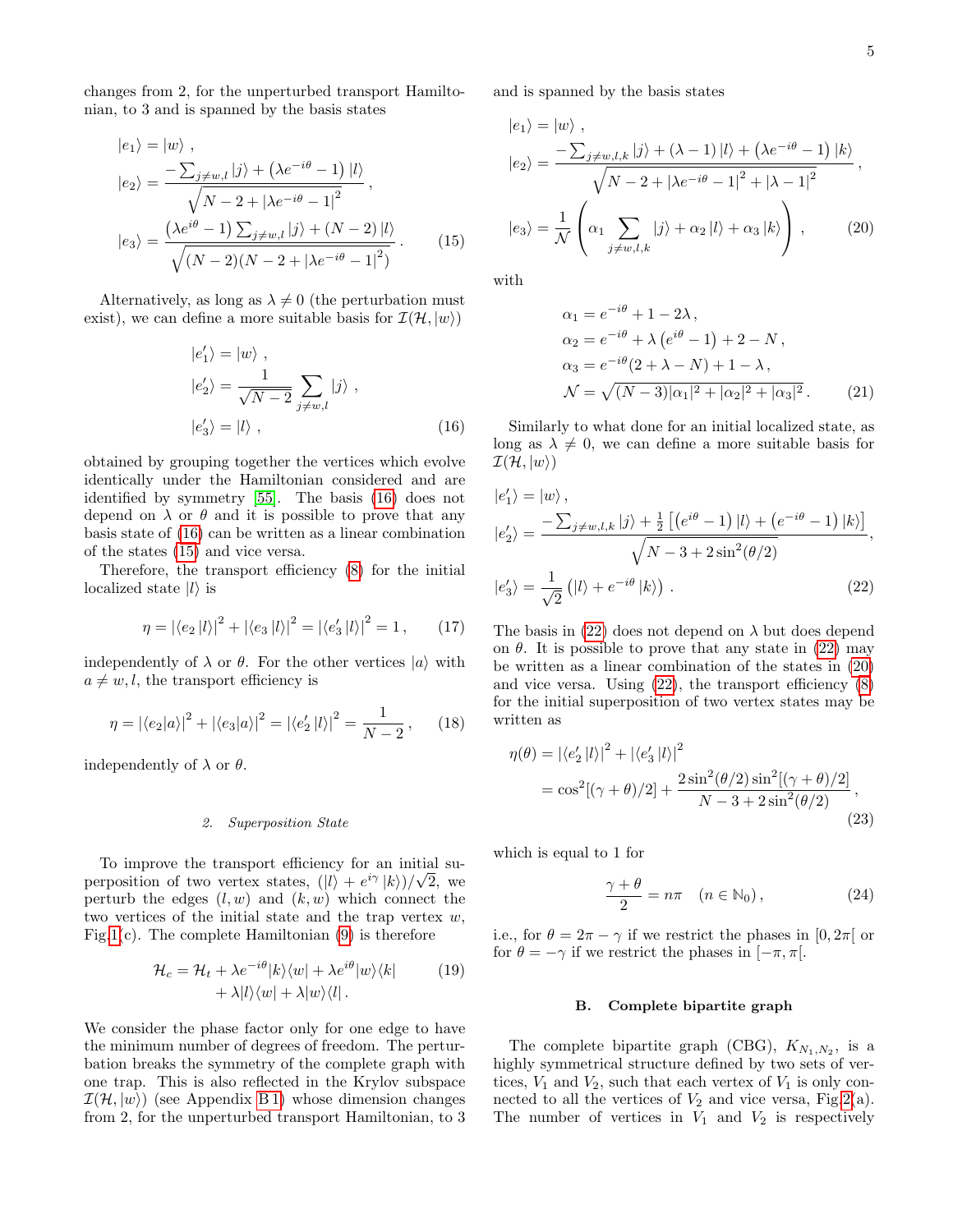$N_1 = |V_1|$  and  $N_2 = |V_2|$ , so  $N = N_1 + N_2$  is the total number of vertices. Each vertex in  $V_1$  has degree  $N_2$ , and each vertex in  $V_2$  has degree  $N_1$ , thus the CBG is regular only if  $N_1 = N_2$ . The Laplacian matrix of  $K_{N_1,N_2}$ is

$$
\mathcal{L} = N_2 \sum_{j \in V_1} |j\rangle\langle j| + N_1 \sum_{h \in V_2} |h\rangle\langle h|
$$

$$
- \sum_{j \in V_1} \sum_{h \in V_2} (|j\rangle\langle h| + |h\rangle\langle j|). \tag{25}
$$

The CBG has two symmetries: the graph, as well as its Laplacian matrix, is invariant under the permutation (i) of all the vertices in  $V_1$  and (ii) of all the vertices in  $V_2$ . Making one vertex in  $V_1$  the trap preserves the symmetry (ii) but breaks the symmetry (i) and the resulting transport Hamiltonian [\(4\)](#page-1-2) is invariant under the permutation of all the vertices in  $V_1$  but the trap.

The subspace [\(7\)](#page-2-3) for the transport Hamiltonian is 3 dimensional and is spanned by the basis states (see Appendix [A 2\)](#page-13-2)

$$
|e_1\rangle = |w\rangle ,
$$
  
\n
$$
|e_2\rangle = \frac{1}{\sqrt{N_2}} \sum_{h \in V_2} |h\rangle ,
$$
  
\n
$$
|e_3\rangle = \frac{1}{\sqrt{N_1 - 1}} \sum_{\substack{j \in V_1, \\ j \neq w}} |j\rangle .
$$
 (26)

According to [\(8\)](#page-2-1), the transport efficiency for an initial localized state  $|l \neq w\rangle$  is

<span id="page-5-1"></span>
$$
\eta = \begin{cases} \frac{1}{N_1 - 1} & \text{if } l \in V_1 \\ \frac{1}{N_2} & \text{if } l \in V_2, \end{cases} \tag{27}
$$

while for the superposition of two vertex states  $(|l\rangle +$  $e^{i\gamma} \ket{k})/\sqrt{2}$  is

<span id="page-5-2"></span>
$$
\eta = \begin{cases} \frac{1 + \cos \gamma}{N_1 - 1} & \text{if } l, k \in V_1, \\ \frac{1 + \cos \gamma}{N_2} & \text{if } l. k \in V_2, \\ \frac{N_1 + N_2 - 1}{2(N_1 - 1)N_2} & \text{if } l \in V_1 \text{ and } k \in V_2, \end{cases}
$$
(28)

provided that  $l, k \neq w$  [\[56\]](#page-17-14). There is a finite number of cases for which the walker is completely absorbed at the trap  $(\eta = 1)$ . Regarding an initial localized state [\(27\)](#page-5-1), this occurs for  $N_1 = 2$  if  $l \in V_1$  and for  $N_2 = 1$  (star graph) if  $l \in V_2$ . Regarding an initial superposition of two vertex states [\(28\)](#page-5-2), this occurs for  $N_1 = 3$  and  $\gamma = 0$ if  $l, k \in V_1$ , for  $N_2 = 2$  and  $\gamma = 0$  if  $l, k \in V_2$ , and for  $N_1 = 2$  and  $N_2 = 1$  if  $l \in V_1$  and  $k \in V_2$ .

Two remarks are here in order, with reference to Eqs.  $(27)$ – $(28)$ . First, when the initial state (localized or superposition of two vertex states) involves only vertices

<span id="page-5-5"></span>

<span id="page-5-4"></span><span id="page-5-0"></span>Figure 2. Complete bipartite graph  $K_{4,3}$  of order 7 for quantum transport. The trap vertex  $w$  is colored in red. Vertices in  $V_1$  and  $V_2$  are respectively 2nd- and 1st-nearest neighbor of the trap w. (a) Unperturbed graph. Engineered graphs to achieve the maximum transport efficiency for the initial state (b) localized at  $l \in V_2$  and Hamiltonian [\(29\)](#page-6-0); (c) localized at  $l \in V_1$  and Hamiltonian [\(35\)](#page-6-1); (d) superposition of two vertex states  $l, k \in V_1$  and Hamiltonian [\(42\)](#page-7-0); (e) superposition of two vertex states  $l, k \in V_2$  and Hamiltonian [\(48\)](#page-7-1). The perturbed edges are denoted by doubled and dotted lines. Identically evolving vertices under the given Hamiltonian are identically colored and labeled.

from  $V_1$  ( $V_2$ ), then  $\eta$  does not depend on  $N_2$  ( $N_1$ ). Second, we may obtain unit transport efficiency only for the sets  $V_1$  and  $V_2$  having minimum cardinality, i.e., if these sets contain only the trap and the vertices involved in the initial state (provided the proper phase in case of superposition). In detail, for a localized state  $|l\rangle$ , we have  $\eta = 1$  iff  $N_1 = 2$  and  $V_1 = \{w, l\}$ , or  $N_2 = 1$  and  $V_2 = \{l\}$ (star graph with outer trap). Similarly, for the superposition  $(|l\rangle + e^{i\gamma} |k\rangle)/\sqrt{2}$ , we obtain  $\eta = 1$  iff  $N_1 = 3$ ,  $V_1 = \{w, l, k\}, \gamma = 0, \text{ or } N_2 = 2, V_2 = \{l, k\}, \gamma = 0, \text{ or }$  $N_1 = 2, N_2 = 1, V_1 = \{w, l\}$  and  $V_2 = \{k\}$ . Therefore, if the CBG is not strongly unbalanced<sup>[1](#page-5-3)</sup> and both  $N_1$  and  $N_2$  are sufficiently large, then neither the localized state, nor the superposition of two vertex states, can achieve a high transport efficiency. Actually, we have  $\eta = O(1/N)$ for both the initial states considered  $(N_1 \approx N_2 = O(N),$ 

<span id="page-5-3"></span><sup>&</sup>lt;sup>1</sup> A CBG is balanced if  $N_1 = N_2$ . We say that a CBG is strongly unbalanced if  $N_1 \ll N_2$  or  $N_1 \gg N_2$ .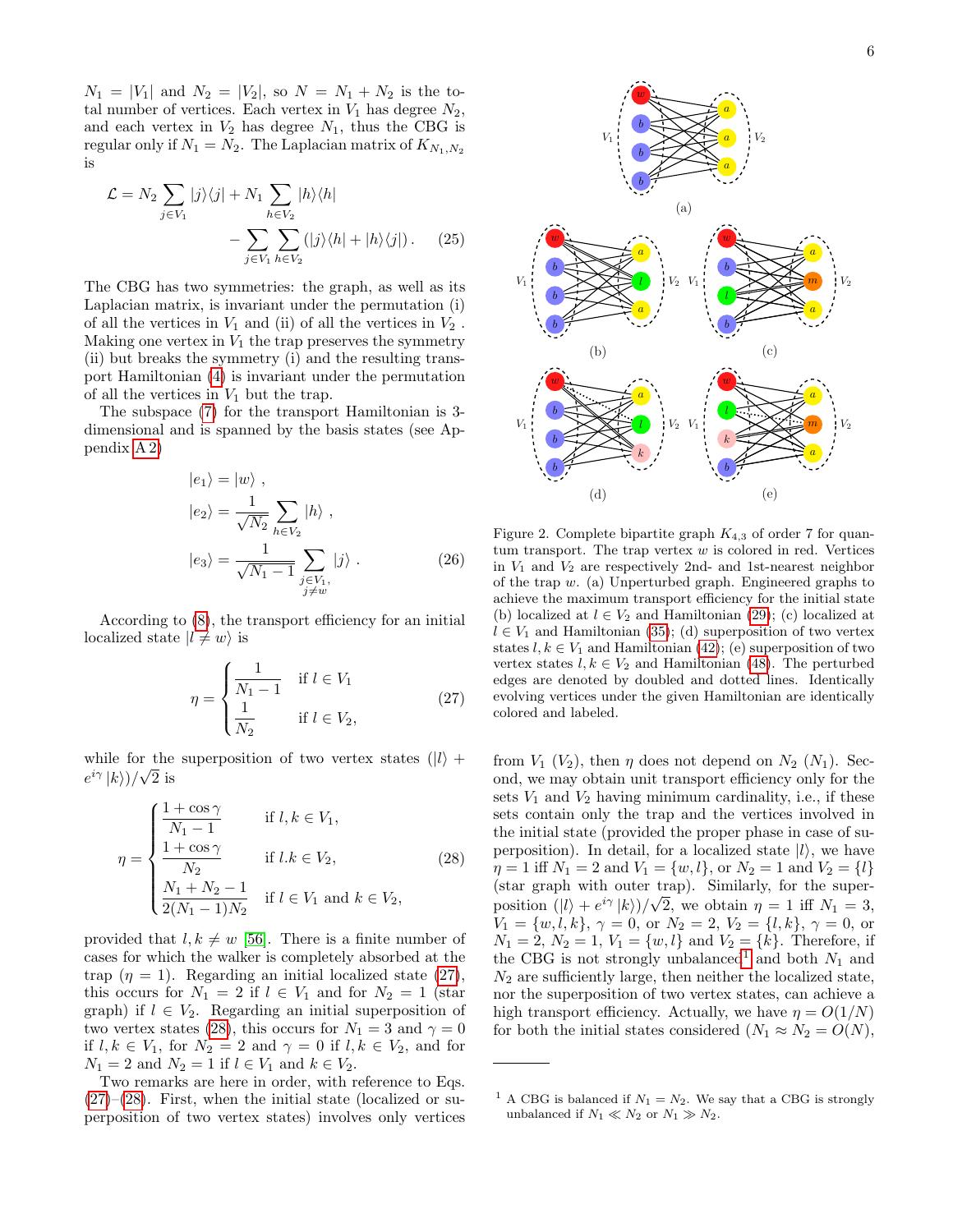since  $N_1 + N_2 = N$ ).

## 1. Localized Initial State

All vertices in  $V_1 \setminus \{w\}$  are equivalent among them, as well as all vertices in  $V_2$  are equivalent among them. Hence there are only two possible initial localized state to be discussed. We prove that we achieve  $\eta = 1$  for the initial localized state  $|l\rangle$  with  $l \in V_2$  perturbing the edge  $(l, w)$ , as well as for the initial localized states  $|l\rangle$  with  $l \in V_1$  and  $|m\rangle$  with  $m \in V_2$  perturbing the edge  $(l, m)$ .

a. Edge  $(l \in V_2, w)$  To improve the transport efficiency for a localized initial state  $|l\rangle$  with  $l \in V_2$ , 1stnearest neighbor of the trap, we perturb the edge  $(l, w)$ which connects the starting vertex and the trap vertex w, Fig. 2(b). The complete Hamiltonian  $(9)$  is therefore

<span id="page-6-0"></span>
$$
\mathcal{H}_c = \mathcal{H}_t + \lambda e^{-i\theta} |l\rangle\langle w| + \lambda e^{i\theta} |w\rangle\langle l|. \tag{29}
$$

The perturbation breaks one symmetry of the CBG with one trap. This is also reflected in the Krylov subspace  $\mathcal{I}(\mathcal{H}, |w\rangle)$  (see Appendix B2) whose dimension changes from 3, for the unperturbed transport Hamiltonian, to 4 and is spanned by the basis states

$$
|e_{1}\rangle = |w\rangle ,
$$
  
\n
$$
|e_{2}\rangle = \frac{\sum_{h \in V_{2}\setminus\{l\}} |h\rangle + (\lambda e^{-i\theta} - 1) |l\rangle}{\sqrt{N_{2} - 1 + |\lambda e^{-i\theta} - 1|^{2}}},
$$
  
\n
$$
|e_{3}\rangle = \frac{1}{\sqrt{N_{1} - 1}} \sum_{j \in V_{1}\setminus\{w\}} |j\rangle ,
$$
  
\n
$$
|e_{4}\rangle = \frac{(\lambda e^{i\theta} - 1) \sum_{h \in V_{2}\setminus\{l\}} |h\rangle + (N_{2} - 1) |l\rangle}{\sqrt{(N_{2} - 1)(N_{2} - 1 + |\lambda e^{i\theta} - 1|^{2})}}.
$$
 (30)

Again, as long as  $\lambda \neq 0$  (the perturbation must exist), we can define a more suitable basis for  $\mathcal{I}(\mathcal{H}, |w\rangle)$ 

$$
|e'_{1}\rangle = |w\rangle ,
$$
  
\n
$$
|e'_{2}\rangle = \frac{1}{\sqrt{N_{2} - 1}} \sum_{h \in V_{2} \setminus \{l\}} |h\rangle ,
$$
  
\n
$$
|e'_{3}\rangle = \frac{1}{\sqrt{N_{1} - 1}} \sum_{j \in V_{1} \setminus \{w\}} |j\rangle ,
$$
  
\n
$$
|e'_{4}\rangle = |l\rangle ,
$$
 (31)

which does not depend on  $\lambda$  or  $\theta$ .

Therefore, the transport efficiency [\(8\)](#page-2-1) for the initial localized state  $|l\rangle$  is

$$
\eta = |\langle e_2 | l \rangle|^2 + |\langle e_4 | l \rangle|^2 = |\langle e_4' | l \rangle|^2 = 1, \qquad (32)
$$

independently of  $\lambda$  or  $\theta$ . If  $|\psi_0\rangle = |a\rangle$  with  $a \in V_2 \setminus \{l\},$ then

$$
\eta = |\langle e_2 | a \rangle|^2 + |\langle e_4 | a \rangle|^2 = |\langle e_2' | a \rangle|^2 = \frac{1}{N_2 - 1}.
$$
 (33)

If  $|\psi_0 = |b\rangle$  with  $b \in V_1 \setminus \{w\}$ , then

$$
\eta = |\langle e_3 | b \rangle|^2 = |\langle e_3' | b \rangle|^2 = \frac{1}{N_1 - 1},\tag{34}
$$

the same result of the unperturbed case [\(27\)](#page-5-1) and, indeed, the perturbation does not affect the vertices in  $V_1$ .

b. Edge  $(l \in V_1, m \in V_2)$  To improve the transport efficiency for a localized initial state  $|l\rangle$  with  $l \in V_1$ , 2ndnearest neighbor of the trap, there is no need to create an edge connecting  $l$  and the trap vertex  $w$ . It is sufficient to perturb the edge  $(l, m)$  which connects the starting vertex and one of the vertices, say m, in  $V_1$ , Fig[.2\(](#page-5-0)c). The complete Hamiltonian [\(9\)](#page-2-2) is therefore

<span id="page-6-1"></span>
$$
\mathcal{H}_c = \mathcal{H}_t + \lambda e^{-i\theta} |l\rangle\langle m| + \lambda e^{i\theta} |m\rangle\langle l|.
$$
 (35)

The perturbation breaks both the symmetries of the CBG with one trap. This is also reflected in the Krylov subspace  $\mathcal{I}(\mathcal{H}, |w\rangle)$  whose dimension changes from 3, for the unperturbed transport Hamiltonian, to 5 and is spanned by the basis states

$$
|e_{1}\rangle = |w\rangle ,
$$
  
\n
$$
|e_{2}\rangle = \frac{1}{\sqrt{N_{2}}} \sum_{h \in V_{2}} |h\rangle ,
$$
  
\n
$$
|e_{3}\rangle = \frac{-N_{2} \sum_{j \in V_{1} \setminus \{w,l\}} |j\rangle + (\lambda e^{i\theta} - N_{2}) |l\rangle}{\sqrt{N_{2}^{2} (N_{1} - 2) + |\lambda e^{i\theta} - N_{2}|^{2}}},
$$
  
\n
$$
|e_{4}\rangle = \frac{-\sum_{h \in V_{2} \setminus \{m\}} |h\rangle + (N_{2} - 1) |m\rangle}{\sqrt{N_{2}(N_{2} - 1)}},
$$
  
\n
$$
|e_{5}\rangle = \frac{(\lambda e^{-i\theta} - N_{2}) \sum_{j \in V_{1} \setminus \{w,l\}} |j\rangle + N_{2} (N_{1} - 2) |l\rangle}{\sqrt{(N_{1} - 2) |\lambda e^{-i\theta} - N_{2}|^{2} + [N_{2} (N_{1} - 2)]^{2}}}.
$$
  
\n(36)

<span id="page-6-3"></span>Again, as long as  $\lambda \neq 0$  (the perturbation must exist), we can define a more suitable basis for  $\mathcal{I}(\mathcal{H}, |w\rangle)$ 

<span id="page-6-4"></span><span id="page-6-2"></span>
$$
|e'_{1}\rangle = |w\rangle ,
$$
  
\n
$$
|e'_{2}\rangle = \frac{1}{\sqrt{N_{2}-1}} \sum_{h \in V_{2}\backslash\{m\}} |h\rangle ,
$$
  
\n
$$
|e'_{3}\rangle = |m\rangle ,
$$
  
\n
$$
|e'_{4}\rangle = \frac{1}{\sqrt{N_{1}-2}} \sum_{j \in V_{1}\backslash\{w,l\}} |j\rangle ,
$$
  
\n
$$
|e'_{5}\rangle = |l\rangle .
$$
 (37)

which does not depend on  $\lambda$  or  $\theta$ .

Therefore, the transport efficiency [\(8\)](#page-2-1) for the initial localized state  $|l\rangle$  is

$$
\eta = |\langle e_3 | l \rangle|^2 + |\langle e_5 | l \rangle|^2 = |\langle e_5' | l \rangle|^2 = 1, \qquad (38)
$$

independently of  $\lambda$  or  $\theta$ . If  $|\psi_0\rangle = |a\rangle$  with  $a \in V_2 \setminus \{m\},$ then

$$
\eta = |\langle e_2 | a \rangle|^2 + |\langle e_4 | a \rangle|^2 = |\langle e_2' | a \rangle|^2 = \frac{1}{N_2 - 1}.
$$
 (39)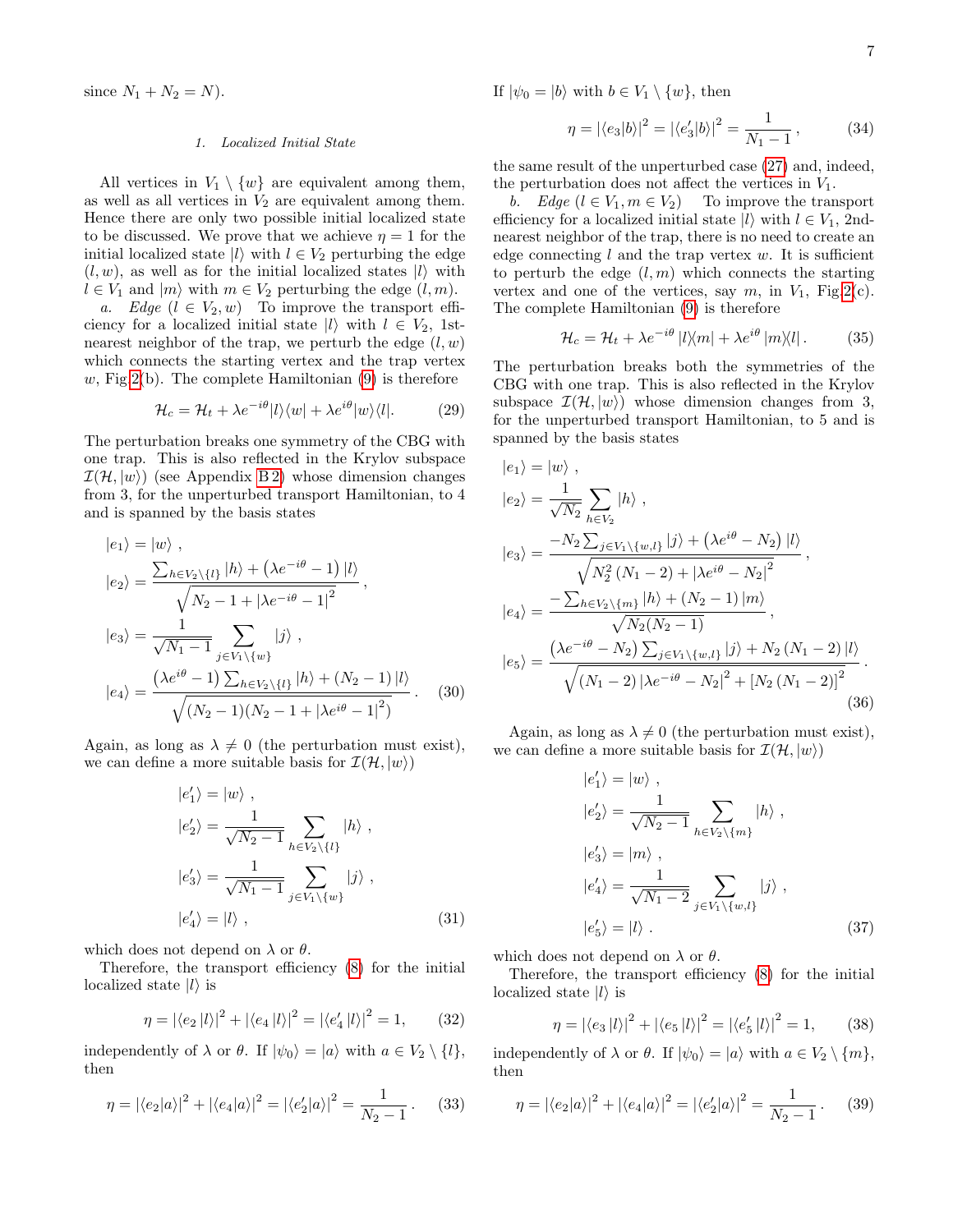If  $|\psi_0\rangle = |b\rangle$  with  $b \in V_1 \setminus \{w, l\}$ , then

$$
\eta = |\langle e_3 | b \rangle|^2 + |\langle e_5 | b \rangle|^2 = |\langle e_4' | b \rangle|^2 = \frac{1}{N_1 - 2}.
$$
 (40)

If  $|\psi_0\rangle = |m\rangle$ , then

$$
\eta = |\langle e_2 | m \rangle|^2 + |\langle e_4 | m \rangle|^2 = |\langle e_3' | m \rangle|^2 = 1. \tag{41}
$$

The latter result shows that we can achieve the maximum transport efficiency for an initial state  $|m\rangle$  localized in  $V_2$ without perturbing the edge  $(m, w)$  connecting it to the trap, as done before (see Fig[.2\(](#page-5-0)b)). Perturbing only one edge  $(l, m)$  between vertices in different sets in the CBG,  $l \in V_1$  and  $m \in V_2$ , allows us to achieve  $\eta = 1$  for two initial localized states,  $|l\rangle$  and  $|m\rangle$ .

#### 2. Superposition State

The CBG is defined by two distinct sets of vertices and because of their symmetries there are only three possible cases for an initial superposition of two vertex states  $|\psi_0\rangle = (|l\rangle + e^{i\gamma} |k\rangle)/\sqrt{2}.$ 

a.  $l, k \in V_2$  We consider the superposition of two vertex states that are 1st-nearest neighbors of the trap, Fig[.2\(](#page-5-0)d). We perturb the edges  $(l, w)$  and  $(k, w)$  defining the complete Hamiltonian [\(9\)](#page-2-2) as

$$
\mathcal{H}_c = \mathcal{H}_t + \lambda e^{-i\theta} |k\rangle\langle w| + \lambda e^{i\theta} |w\rangle\langle k|
$$
\n
$$
+ \lambda |l\rangle\langle w| + \lambda |w\rangle\langle l|.
$$
\n(42)

The perturbation breaks one symmetry of the CBG with one trap. This is also reflected in the Krylov subspace  $\mathcal{I}(\mathcal{H}, |w\rangle)$  (see Appendix B2) whose dimension changes from 3, for the unperturbed transport Hamiltonian, to 4 and is spanned by the basis states

$$
|e_{1}\rangle = |w\rangle ,
$$
  
\n
$$
|e_{2}\rangle = \frac{-\sum_{h \in V_{2} \setminus \{l,k\}} |h\rangle + (\lambda - 1)|l\rangle + (\lambda e^{-i\theta} - 1)|k\rangle}{\sqrt{N_{2} - 2 + |\lambda e^{-i\theta} - 1|^{2} + |\lambda - 1|^{2}}},
$$
  
\n
$$
|e_{3}\rangle = \frac{1}{\sqrt{N_{1} - 1}} \sum_{j \in V_{1} \setminus \{w\}} |j\rangle ,
$$
  
\n
$$
|e_{4}\rangle = \frac{1}{\mathcal{N}'} \left( \alpha_{1}' \sum_{h \in V_{2} \setminus \{l,k\}}^{N_{2}} |j\rangle + \alpha_{2}' |l\rangle + \alpha_{3}' |k\rangle \right), \quad (43)
$$

with

$$
\alpha'_1 = e^{-i\theta} - 1 - 2\lambda,
$$
  
\n
$$
\alpha'_2 = e^{-i\theta} + \lambda (e^{i\theta} - 1) + 1 - N_2,
$$
  
\n
$$
\alpha'_3 = e^{-i\theta} (1 + \lambda - N_2) + 1 - \lambda,
$$
  
\n
$$
\mathcal{N}' = \sqrt{(N_2 - 2)|\alpha'_1|^2 + |\alpha'_2|^2 + |\alpha'_3|^2}.
$$
 (44)

Reasoning by symmetry, as long as  $\lambda \neq 0$  (the perturbation must exist), we can define a more suitable basis for  $\mathcal{I}(\mathcal{H}, |w\rangle)$ 

$$
|e'_{1}\rangle = |w\rangle ,
$$
  
\n
$$
|e'_{2}\rangle = \frac{-\sum_{h \in V_{2}\backslash\{l,k\}} |h\rangle + \frac{1}{2} \left[ (e^{i\theta} - 1) |l\rangle + (e^{-i\theta} - 1) |k\rangle \right]}{\sqrt{N_{2} - 2 + 2\sin^{2}(\theta/2)}}
$$
  
\n
$$
|e'_{3}\rangle = \frac{1}{\sqrt{N_{1} - 1}} \sum_{j \in V_{1}\backslash\{w\}} |j\rangle ,
$$
  
\n
$$
|e'_{4}\rangle = \frac{1}{\sqrt{2}} (|l\rangle + e^{-i\theta} |k\rangle) ,
$$
 (45)

which does not depend on  $\lambda$  but does depend on  $\theta$ .

Therefore, according to the basis [\(45\)](#page-7-2), the transport efficiency [\(8\)](#page-2-1) for the initial superposition of two vertex states is

$$
\eta(\theta) = |\langle e_2' | l \rangle|^2 + |\langle e_4' | l \rangle|^2
$$
  
=  $\cos^2[(\gamma + \theta)/2] + \frac{2\sin^2(\theta/2)\sin^2[(\gamma + \theta)/2]}{N_2 - 2 + 2\sin^2(\theta/2)},$  (46)

and equal to 1 (optimal) for

$$
\frac{\gamma + \theta}{2} = n\pi \quad (n \in \mathbb{N}_0), \tag{47}
$$

i.e., for  $\theta = 2\pi - \gamma$  if we restrict the phases in [0,  $2\pi$ ] or for  $\theta = -\gamma$  if we restrict the phases in  $[-\pi, \pi]$ .

<span id="page-7-0"></span>b.  $l, k \in V_1$  We consider the superposition of two vertex states that are 2nd-nearest neighbors of the trap, Fig[.2\(](#page-5-0)e). We perturb the edges  $(l, m)$  and  $(k, m)$  with  $m \in V_2$  defining the complete Hamiltonian [\(9\)](#page-2-2) as

<span id="page-7-1"></span>
$$
\mathcal{H}_c = \mathcal{H}_t + \lambda e^{-i\theta} |k\rangle\langle m| + \lambda e^{i\theta} |m\rangle\langle k| + \lambda |l\rangle\langle m| + \lambda |m\rangle\langle l|.
$$
\n(48)

The perturbation breaks both the symmetries of the CBG with one trap. This is also reflected in the Krylov subspace  $\mathcal{I}(\mathcal{H}, |w\rangle)$  (see Appendix [B 2\)](#page-14-0) whose dimension changes from 3, for the unperturbed transport Hamiltonian, to 5 and is spanned by the basis states

<span id="page-7-4"></span><span id="page-7-3"></span>
$$
|e_{1}\rangle = |w\rangle ,
$$
  
\n
$$
|e_{2}\rangle = \frac{1}{\sqrt{N_{2}}} \sum_{h \in V_{2}} |h\rangle ,
$$
  
\n
$$
|e_{3}\rangle = \frac{-N_{2} \sum_{j \in V_{1} \setminus \{w,l,k\}} |j\rangle + (\lambda - N_{2}) |l\rangle}{\sqrt{N_{2}^{2} (N_{1} - 3) + |\lambda e^{-i\theta} - N_{2}|^{2} + |\lambda - N_{2}|^{2}}}
$$
  
\n
$$
+ \frac{(\lambda e^{-i\theta} - N_{2}) |k\rangle}{\sqrt{N_{2}^{2} (N_{1} - 3) + |\lambda e^{-i\theta} - N_{2}|^{2} + |\lambda - N_{2}|^{2}}},
$$
  
\n
$$
|e_{4}\rangle = \frac{-\sum_{h \in V_{2} \setminus \{m\}} |h\rangle + (N_{2} - 1) |m\rangle}{\sqrt{N_{2}(N_{2} - 1)}},
$$
  
\n
$$
|e_{5}\rangle = \frac{1}{\mathcal{N}''} \left( \alpha_{1}'' \sum_{j \in V_{1} \setminus \{w,l,k\}} |j\rangle + \alpha_{2}'' |l\rangle + \alpha_{3}'' |k\rangle \right),
$$
\n(49)

<span id="page-7-2"></span>,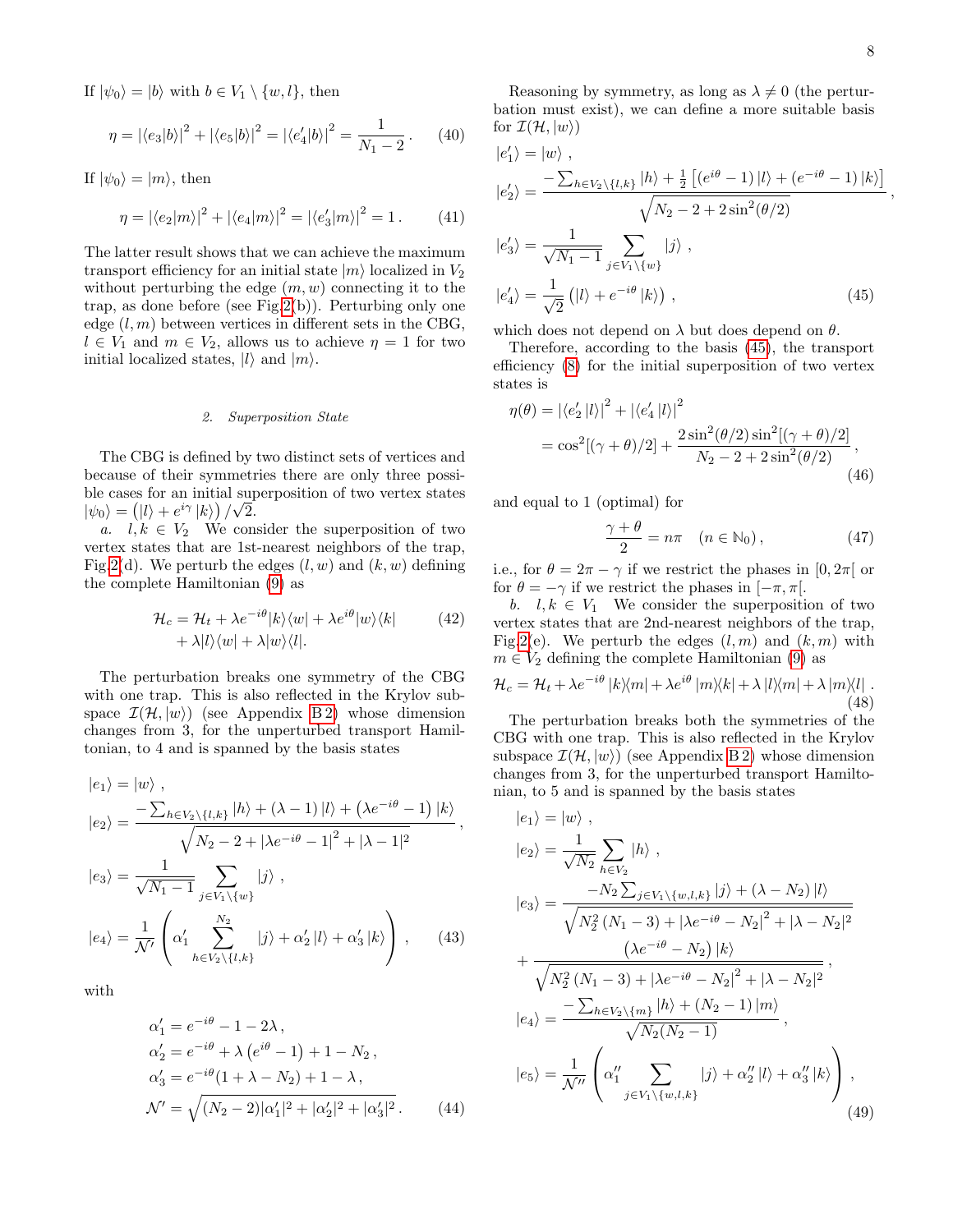$$
\alpha_1'' = N_2(1 + e^{-i\theta}) - 2\lambda ,
$$
  
\n
$$
\alpha_2'' = N_2 \left[ \lambda (e^{i\theta} - 1) + N_2 (e^{-i\theta} + 2 - N_1) \right] ,
$$
  
\n
$$
\alpha_3'' = N_2 \left\{ N_2 - \lambda + e^{-i\theta} \left[ \lambda - N_2 (N_1 - 2) \right] \right\} ,
$$
  
\n
$$
\mathcal{N}'' = \sqrt{(N_1 - 3) |\alpha_1''|^2 + |\alpha_2''|^2 + |\alpha_3''|^2} .
$$
 (50)

Reasoning by symmetry, as long as  $\lambda \neq 0$  (the perturbation must exist), we can define a more suitable basis for  $\mathcal{I}(\mathcal{H}, |w\rangle)$ 

$$
|e'_{1}\rangle = |w\rangle ,
$$
  
\n
$$
|e'_{2}\rangle = \frac{1}{\sqrt{N_{2} - 1}} \sum_{h \in V_{2} \setminus \{m\}} |h\rangle ,
$$
  
\n
$$
|e'_{3}\rangle = \frac{-\sum_{j \in V_{1} \setminus \{w, l, k\}} |j\rangle + \frac{1}{2} \left[ (e^{i\theta} - 1) |l\rangle + (e^{-i\theta} - 1) |k\rangle \right]}{\sqrt{N_{1} - 3 + 2\sin^{2}(\theta/2)}}
$$
  
\n
$$
|e'_{4}\rangle = |m\rangle ,
$$
  
\n
$$
|e'_{5}\rangle = \frac{1}{\sqrt{2}} (|l\rangle + e^{-i\theta} |k\rangle) ,
$$
 (51)

which does not depend on  $\lambda$  but does depend on  $\theta$ .

Therefore, according to the basis [\(51\)](#page-8-0), the transport efficiency [\(8\)](#page-2-1) for the initial superposition of two vertex states is

$$
\eta(\theta) = |\langle e_3' | l \rangle|^2 + |\langle e_5' | l \rangle|^2
$$
  
=  $\cos^2[(\gamma + \theta)/2] + \frac{2\sin^2(\theta/2)\sin^2[(\gamma + \theta)/2]}{N_1 - 3 + 2\sin^2(\theta/2)},$  (52)

and equal to 1 (optimal) for

$$
\frac{\gamma + \theta}{2} = n\pi \quad (n \in \mathbb{N}_0), \tag{53}
$$

i.e., for  $\theta = 2\pi - \gamma$  if we restrict the phases in [0, 2 $\pi$ ] or for  $\theta = -\gamma$  if we restrict the phases in  $[-\pi, \pi]$ .

c.  $l \in V_1, k \in V_2$  In the last case, we consider the superposition of a 1st- and a 2nd-nearest neighbor of the trap, perturbing the graph as in Fig.2 $(c)$ . The complete Hamiltonian is [\(35\)](#page-6-1) and the Krylov subspace is spanned by the states  $(37)$  (where the vertex m is here the vertex  $k$ ). Therefore, the transport efficiency  $(8)$  for the initial superposition of two vertex states is

$$
\eta = \frac{1}{2} \left( |\langle e_5' | l \rangle|^2 + |e^{i\gamma} \langle e_3' | k \rangle|^2 \right) = 1, \quad (54)
$$

independently of the perturbation,  $\lambda$  and  $\theta$ , and of the phase  $\gamma$  of the superposition.

## C. Star graph: Central trap

The star graph of order  $N$ ,  $S_N$ , is a particular case of CBG with  $V_1$  or  $V_2$  having only one vertex. We assume  $N_1 = 1$ , so  $N_2 = N - 1$ , and the central vertex as the trap, Fi[g3\(](#page-8-1)a). The Laplacian matrix of  $S_N$  is

<span id="page-8-3"></span>
$$
\mathcal{L} = (N-1)|w\rangle\langle w| + \sum_{j \neq w} |j\rangle\langle j| - \sum_{j \neq w} (|j\rangle\langle w| + |w\rangle\langle j|).
$$
\n(55)

, [\(13\)](#page-3-5). The star graph has one symmetry: the graph, as well as its Laplacian matrix, is invariant under the permutation of all its outer vertices. Making the central vertex the trap preserves such a symmetry and the resulting transport Hamiltonian [\(4\)](#page-1-2) is invariant under the permutation of all the outer vertices. Since the trap is a fully connected vertex, the subspace [\(7\)](#page-2-3) for the transport Hamiltonian [\(4\)](#page-1-2) is the same as that of the complete graph and is spanned by the states [\(11\)](#page-3-3) [\[57\]](#page-17-15). Therefore, the transport efficiency for an initial localized state is [\(12\)](#page-3-4) and that for an initial superposition of two vertex states is

<span id="page-8-0"></span>

<span id="page-8-1"></span>Figure 3. Star  $S_7$  of order 7 for quantum transport. The trap vertex  $w$  is colored in red and is the central vertex (fully connected). (a) Unperturbed graph. Engineered graphs to achieve the maximum transport efficiency (b) for a localized initial state and Hamiltonian [\(56\)](#page-8-2) and (c) for an initial superposition of two vertices and Hamiltonian [\(61\)](#page-9-0). The perturbed edges are denoted by doubled and dotted lines. Identically evolving vertices under the given Hamiltonian are identically colored and labeled.

## <span id="page-8-2"></span>1. Localized Initial State

To improve the transport efficiency for a localized initial state  $|l\rangle$ , we perturb the edge  $(l, w)$  which connects the starting vertex and the trap vertex  $w$ , Fig[.3\(](#page-8-1)b). The complete Hamiltonian [\(9\)](#page-2-2) is therefore

$$
\mathcal{H}_c = \mathcal{H}_t + \lambda e^{-i\theta} |l\rangle \langle w| + \lambda e^{i\theta} |w\rangle \langle l|. \qquad (56)
$$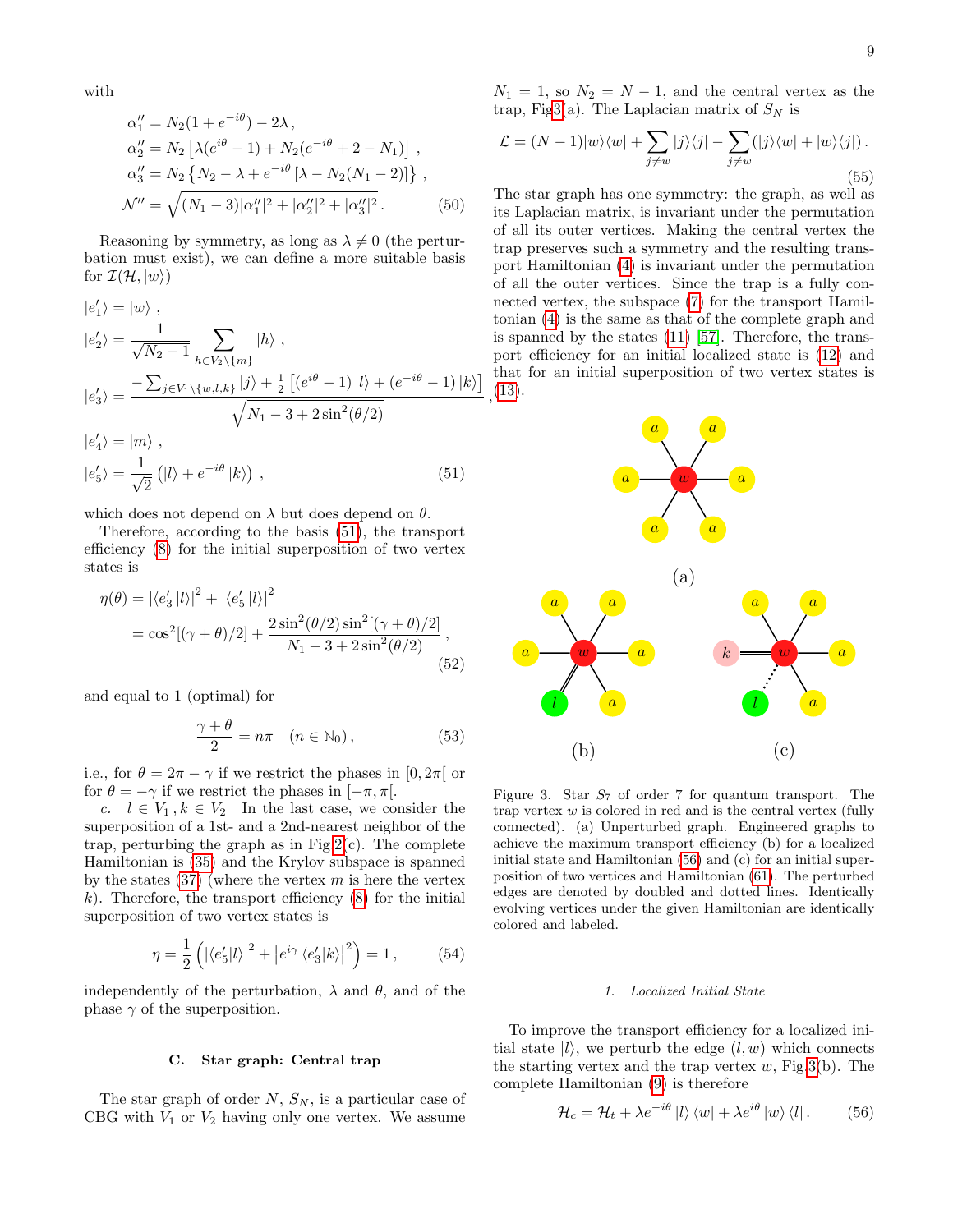The perturbation breaks the symmetry of the star graph with one trap. This is also reflected in the Krylov subspace  $\mathcal{I}(\mathcal{H}, |w\rangle)$  (see Appendix [B 3\)](#page-15-0), which, despite being 2-dimensional as that for the unperturbed transport Hamiltonian, is spanned by different basis states

$$
|e_1\rangle = |w\rangle ,
$$
  

$$
|e_2\rangle = \frac{-\sum_{j \neq w,l} |j\rangle + (\lambda e^{-i\theta} - 1) |l\rangle}{\sqrt{N - 2 + |\lambda e^{-i\theta} - 1|^2}}.
$$
 (57)

The perturbation alters the Krylov subspace relevant to the computation of the transport efficiency since the two bases for the unperturbed and perturbed system, [\(11\)](#page-3-3) and [\(57\)](#page-9-1), respectively, span different 2-dimensional subspaces.

Therefore, the transport efficiency [\(8\)](#page-2-1) for the initial localized state  $|l\rangle$  is

$$
\eta(\lambda, \theta) = |\langle e_2 | l \rangle|^2 = \frac{|\lambda e^{-i\theta} - 1|^2}{N - 2 + |\lambda e^{-i\theta} - 1|^2} \n= 1 - \frac{N - 2}{\lambda^2 - 2\lambda \cos(\theta) + N - 1}.
$$
\n(58)

The star graph  $S_2$  ( $N = 2$ , i.e., two vertices connected by an edge) provides  $\eta = 1$  independently of the perturbation. For  $N > 2$ , instead, the transport efficiency does depend on the perturbation, both  $\lambda$  and  $\theta$ , and its maximum is

$$
\eta_{max} = \eta(\lambda, \pi) = \frac{(\lambda + 1)^2}{\lambda^2 + 2\lambda + N - 1} \tag{59}
$$

and, as evident also from [\(58\)](#page-9-2), approaches the optimal value 1 in the limit of an infinitely strong perturbation

$$
\lim_{\lambda \to +\infty} \eta(\lambda, \theta) = 1. \tag{60}
$$

Therefore, unlike the other graphs, a small perturbation of the edge connecting the starting vertex to the trap does not lead to the optimal transport efficiency.

## <span id="page-9-4"></span>2. Superposition State

To improve the transport efficiency for an initial superposition of two vertex states,  $(|l\rangle + e^{i\gamma} |k\rangle)/\sqrt{2}$ , we perturb the edges  $(l, w)$  and  $(k, w)$  which connect the two vertices of the initial state and the trap vertex  $w$ , Fig[.3\(](#page-8-1)c). The complete Hamiltonian  $(9)$  is therefore

$$
\mathcal{H}_c = \mathcal{H}_t + \lambda e^{-i\theta} |k\rangle \langle w| + \lambda e^{i\theta} |w\rangle \langle k| + \lambda |l\rangle \langle w| + \lambda |w\rangle \langle l|.
$$
 (61)

We consider the phase factor only for one edge to have the minimum number of degrees of freedom.

Similarly to the case of the localized state, the resulting Krylov subspace is two-dimensional and is spanned by the states (see Appendix [B 3\)](#page-15-0)

$$
|e_1\rangle = |w\rangle ,
$$
  
\n
$$
|e_2\rangle = \frac{-\sum_{j \neq w, l, k} |j\rangle + (\lambda - 1)|l\rangle + (\lambda e^{-i\theta} - 1)|k\rangle}{\sqrt{N - 3 + |\lambda e^{-i\theta} - 1|^2 + (\lambda - 1)^2}}.
$$
  
\n(62)

<span id="page-9-1"></span>Therefore, the transport efficiency [\(8\)](#page-2-1) for the initial superposition of two vertex states is

<span id="page-9-5"></span>
$$
\eta(\lambda, \theta, \gamma) = |\langle e_2 | \psi_0 \rangle|^2
$$
  
= 
$$
\frac{|(\lambda - 1) + e^{i\gamma} (\lambda e^{-i\theta} - 1)|^2}{2[N - 3 + (\lambda - 1)^2 + |\lambda e^{-i\theta} - 1|^2]}.
$$
 (63)

It depends not only on the perturbation,  $\lambda$  and  $\theta$ , but also on the specific initial superposition,  $\gamma$ . We observe that  $\eta(\lambda, \theta = 0, \gamma = 0) = 1$  for  $N = 3$ , otherwise the transport efficiency is never optimal,  $\eta < 1$ .

<span id="page-9-2"></span>Proof. The transport efficiency can be rewritten as

$$
\eta(\lambda,\theta,\gamma) = \frac{|\alpha_l + e^{i\gamma}\alpha_k|^2}{2(N-3) + 2(|\alpha_l|^2 + |\alpha_k|^2)},\tag{64}
$$

where  $\alpha_l = \lambda - 1$  and  $\alpha_k = \lambda e^{-i\theta} - 1$ . Now, we set  $N = 3$  and we study when  $\eta = 1$ . Following the proof of the triangle equality we have

$$
|\alpha_l + e^{i\gamma} \alpha_k|^2 \le |\alpha_l|^2 + |\alpha_k|^2 + 2|\alpha_l||\alpha_k|
$$
  
\n
$$
\le 2(|\alpha_l|^2 + |\alpha_k|^2), \tag{65}
$$

where the last inequality follows from  $(|\alpha_l| - |\alpha_k|)^2 \geq 0$ . If  $|\alpha_l| = |\alpha_k| = |\alpha|$ , then the inequality reduces to

$$
|\alpha|^2 \cos^2(\gamma/2) \le |\alpha|^2. \tag{66}
$$

The equality holds for  $\alpha = 0$  or, otherwise, for  $\gamma = 0$ . In detail, recalling their definition,  $|\alpha_l| = |\alpha_k|$  if  $\theta = 0$ . This is the first necessary condition to achieve  $\eta = 1$ . The solution  $\alpha = 0$  is not acceptable as it implies  $\lambda =$ 1, i.e., removing both the edges  $(w, k)$  and  $(w, l)$ ,<sup>[2](#page-9-3)</sup> i.e., all the edges of  $S_3$ . If  $\lambda \neq 1$ , the other solution is for  $\gamma = 0$ , from  $\cos^2(\gamma/2) = 1$ . In conclusion, if  $N = 3$ , then  $\eta(\lambda, \theta = 0, \gamma = 0) = 1$ . Otherwise and for  $N > 3$ , the transport efficiency is never optimal,  $n < 1$ .  $\Box$ 

As well as in the case of the initial localized state, the optimal transport efficiency  $\eta = 1$  is attained independently of N in the limit of  $\lambda \to +\infty$ .

<span id="page-9-0"></span>The star graph is a case of interest because, unlike all the previous examples investigated, the minimal perturbation is not sufficient to achieve the optimal transport

<span id="page-9-3"></span><sup>&</sup>lt;sup>2</sup> The matrix element of the complete Hamiltonian is  $\langle w | H | k \rangle =$  $\langle k | \mathcal{H} | w \rangle = -1 + \lambda$ . Similarly, for  $\langle w | \mathcal{H} | l \rangle = \langle l | \mathcal{H} | w \rangle$  because under the condition  $\theta = 0$ .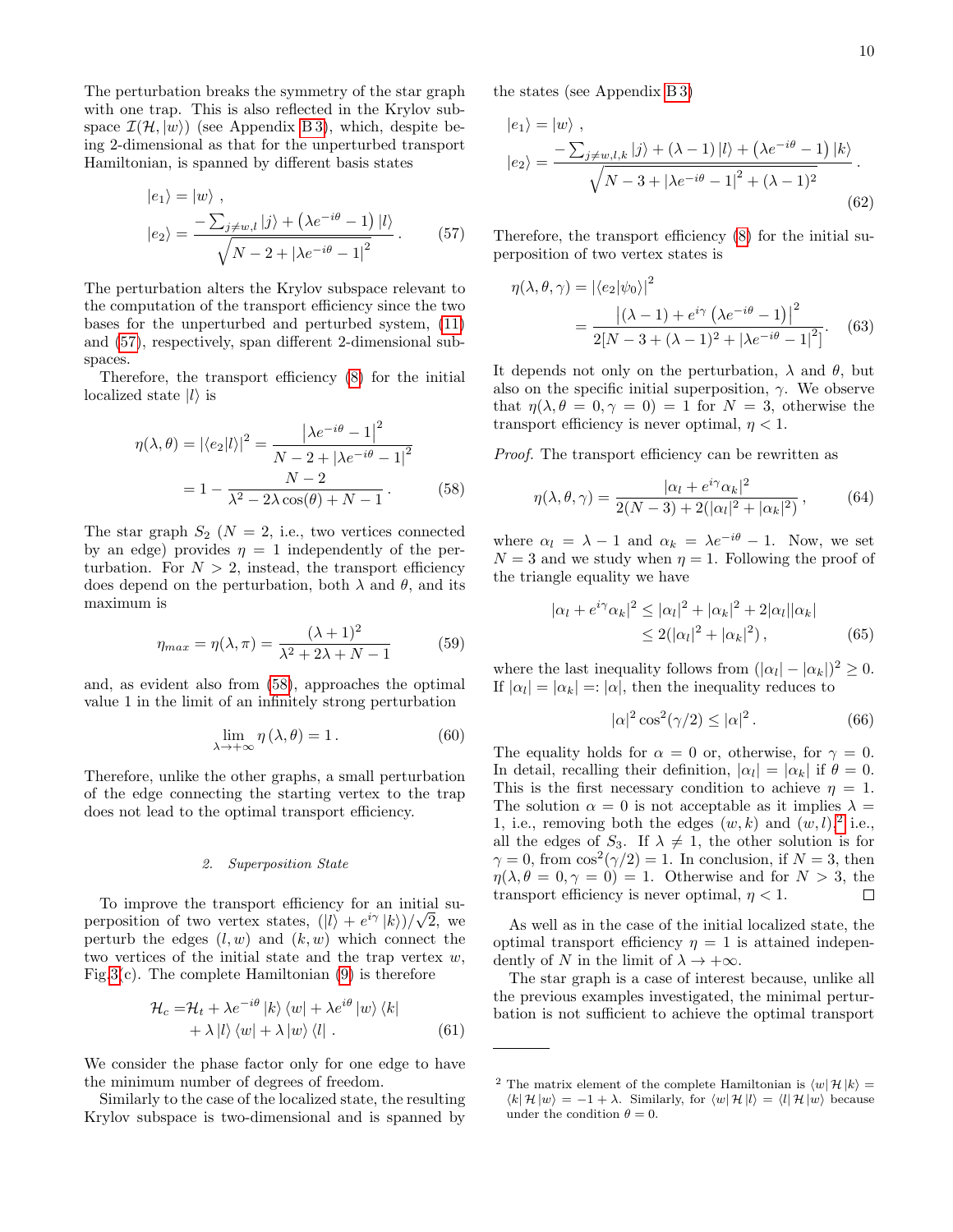efficiency. In all the previous cases, the perturbation affects the Krylov subspace required to assess the transport efficiency and increases the dimension of the subspace in such a way that the initial state considered is entirely contained in it. As a result, the overlap of the initial state and the subspace is equal to 1, thus  $\eta = 1$ . Instead, in the star graph the perturbation changes the Krylov subspace but preserves its dimension and the initial state considered is never entirely contained in it.

## D. Star graph: Outer trap

We now assume that the trap  $w$  for quantum transport in  $S_N$  is not the central vertex c, whose degree is deg(c) =  $N-1$ , but one of the outer the outer vertices, say w, whose degree is  $deg(w) = 1$ , Fi[g4\(](#page-10-0)a). In other words, we consider the CBG with  $N_1 = N - 1$  and  $N_2 = 1$ . For clarity, we rewrite the Laplacian matrix of  $S_N$  as

$$
\mathcal{L} = (N-1)|c\rangle\langle c| + \sum_{j \neq c} |j\rangle\langle j| - \sum_{j \neq c} (|j\rangle\langle c| + |c\rangle\langle j|) .
$$
 (67)

The star graph, as well as its Laplacian matrix, is invariant under the permutation of all its outer vertices. Making one of the outer vertices the trap breaks such a symmetry and the resulting transport Hamiltonian [\(4\)](#page-1-2) is invariant under the permutation of all the outer vertices but the trap.

The subspace [\(7\)](#page-2-3) for the transport Hamiltonian [\(4\)](#page-1-2) is 3-dimensional and, according to [\(26\)](#page-5-4), is spanned by the basis states

$$
|e_1\rangle = |w\rangle ,\n|e_2\rangle = |c\rangle ,\n|e_3\rangle = \frac{1}{\sqrt{N-2}} \sum_{j \neq c,w} |j\rangle .
$$
\n(68)

According to [\(8\)](#page-2-1), the transport efficiency for an initial localized state  $|l \neq w\rangle$  is

$$
\eta = \begin{cases} 1 & \text{if } l = c, \\ \frac{1}{N-2} & \text{if } l \neq c, w, \end{cases}
$$
(69)

while for any superposition of two vertex states  $(|l\rangle +$  $e^{i\gamma} |k\rangle$ )/ $\sqrt{2}$ , we have

$$
\eta = \begin{cases} \frac{N-1}{2(N-2)} & \text{if } l = c \text{ or } k = c, \\ \frac{1+\cos\gamma}{N-2} & \text{if } l, k \neq c, w, \end{cases}
$$
(70)

The walker is completely absorbed at the trap  $(\eta = 1)$  if initially localized in the central vertex and for  $N = 4$  and  $\gamma = 0$  for the initial superposition of states. In both cases, if the initial state does not involve the central vertex  $c$ ,  $\eta \sim 1/N$  for  $N \gg 1$  and  $\lim_{N \to +\infty} \eta = 0$ . Instead, for the superposition of two vertex states of which one is  $|c\rangle$ ,  $\eta$  approaches 1/2 in the limit of  $N \to +\infty$ .



<span id="page-10-0"></span>Figure 4. Star  $S_7$  of order 7 for quantum transport. The trap vertex  $w$  is colored in red and is one of the outer vertices, not the central one c. (a) Unperturbed graph. Engineered graphs to achieve the maximum transport efficiency (b) for a localized initial state and Hamiltonian [\(71\)](#page-10-1) and (c) for an initial superposition of two vertices and Hamiltonian [\(77\)](#page-11-1). The perturbed edges are denoted by doubled and dotted lines. Identically evolving vertices under the given Hamiltonian are identically colored and labeled.

#### <span id="page-10-1"></span>1. Localized Initial State

<span id="page-10-2"></span>To improve the transport efficiency for a localized initial state  $|l\rangle$ , we perturb the edge  $(l, c)$  which connects the starting vertex and the central vertex  $c$ , not the trap  $w$ , Fig[.4\(](#page-10-0)b). The complete Hamiltonian  $(9)$  is therefore

$$
\mathcal{H}_c = \mathcal{H}_t + \lambda e^{-i\theta} |l\rangle \langle c| + \lambda e^{i\theta} |c\rangle \langle l|.
$$
 (71)

The perturbation breaks the symmetry of the star graph with one trap. This is also reflected in the Krylov subspace  $\mathcal{I}(\mathcal{H}, |w\rangle)$  (see Appendix B4), which, despite being 3-dimensional as that for the unperturbed transport Hamiltonian, is spanned by different basis states

<span id="page-10-3"></span>
$$
\begin{aligned} |e_1\rangle &= |w\rangle \;, \\ |e_2\rangle &= |c\rangle \;, \\ |e_3\rangle &= \frac{-\sum_{j \neq c, w, l} |j\rangle + \left(\lambda e^{-i\theta} - 1\right) |l\rangle}{\sqrt{N - 3 + |\lambda e^{-i\theta} - 1|^2}} \,. \end{aligned} \tag{72}
$$

The perturbation alters the Krylov subspace relevant to the computation of the transport efficiency since the three bases for the unperturbed and perturbed system, [\(68\)](#page-10-2) and [\(72\)](#page-10-3), respectively, span different 3-dimensional subspaces.

Therefore, the transport efficiency [\(8\)](#page-2-1) for the initial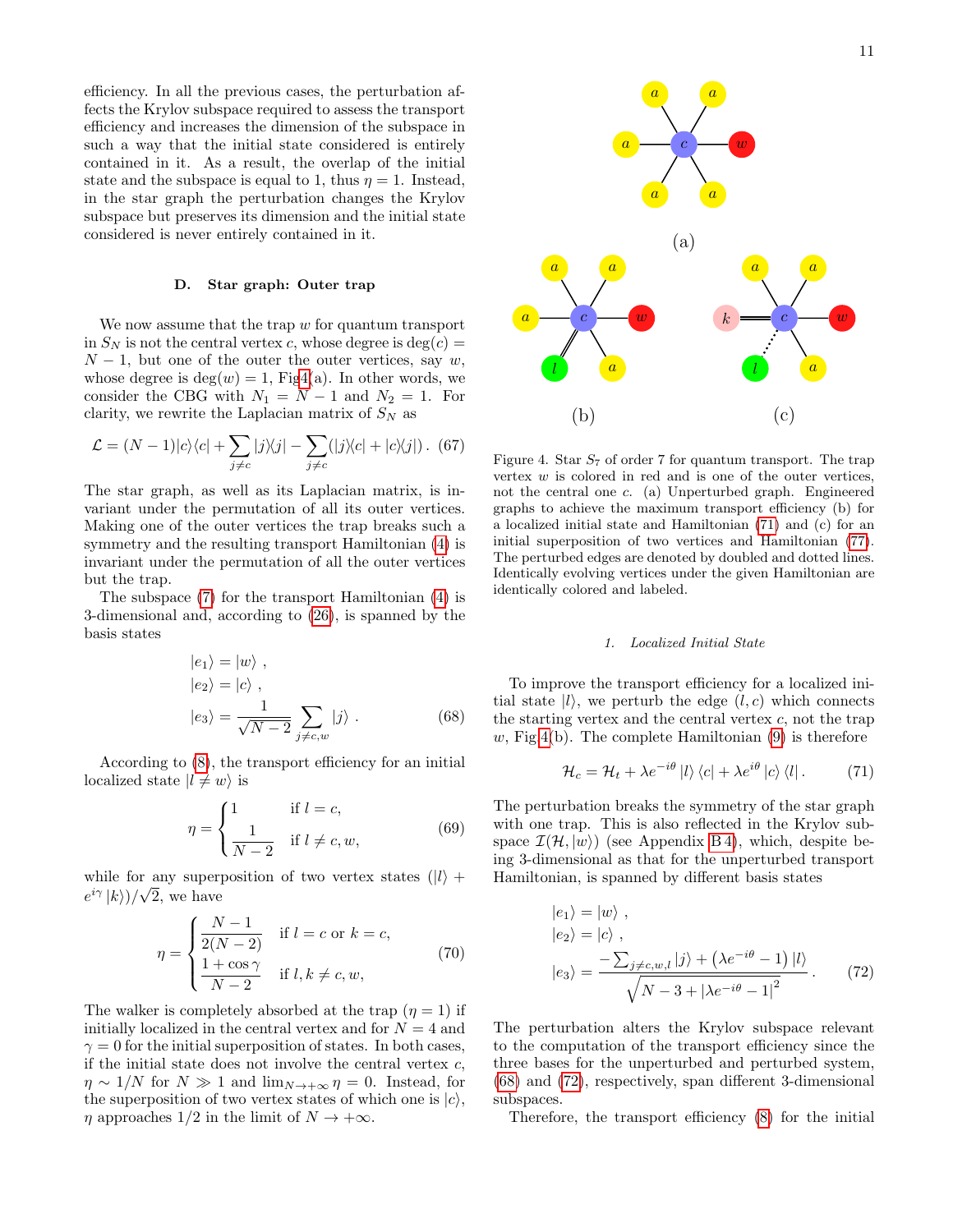localized state  $|l\rangle$  is

$$
\eta(\lambda, \theta) = |\langle e_3 | l \rangle|^2 = \frac{|\lambda e^{-i\theta} - 1|^2}{N - 3 + |\lambda e^{-i\theta} - 1|^2}
$$

$$
= 1 - \frac{N - 3}{\lambda^2 - 2\lambda \cos(\theta) + N - 1}.
$$
(73)

The star graph  $S_3$  provides  $\eta = 1$  independently of the perturbation. For  $N > 3$ , instead, the transport efficiency does depend on the perturbation, both  $\lambda$  and  $\theta$ , and its maximum is

$$
\eta_{max} = \eta(\lambda, \pi) = \frac{(\lambda + 1)^2}{\lambda^2 + 2\lambda + N - 2} \tag{74}
$$

and, as evident also from [\(73\)](#page-11-2), approaches the optimal value 1 in the limit of an infinitely strong perturbation

$$
\lim_{\lambda \to +\infty} \eta(\lambda, \theta) = 1. \tag{75}
$$

Perturbing an edge  $(c, l)$ , with  $l \neq w$ , still makes the initial localized state  $|c\rangle$  achieve  $\eta = 1$ . The transport efficiency of an initial localized state  $|a\rangle$  with  $a \neq c, l, w$ is

$$
\eta(\lambda,\theta) = |\langle e_3|a\rangle|^2 = \frac{1}{\lambda^2 - 2\lambda\cos\theta + N - 2}.
$$
 (76)

#### 2. Superposition State

To improve the transport efficiency for an initial superposition of two vertex states,  $(|l\rangle + e^{i\gamma} |k\rangle)/\sqrt{2}$ , we perturb the edges  $(l, c)$  and  $(k, c)$  which connect the two vertices of the initial state and the central vertex  $c$ , Fig[.4\(](#page-10-0)c). The complete Hamiltonian [\(9\)](#page-2-2) is therefore

$$
\mathcal{H}_c = \mathcal{H}_t + \lambda |l\rangle \langle c| + \lambda |c\rangle \langle l|
$$
  
+  $\lambda e^{-i\theta} |k\rangle \langle c| + \lambda e^{i\theta} |c\rangle \langle k|$ . (77)

We consider the phase factor only for one edge to have the minimum number of degrees of freedom.

Similarly to the case of the localized state, the resulting Krylov subspace is three-dimensional and is spanned by the states (see Appendix [B 4\)](#page-15-1)

$$
|e_1\rangle = |w\rangle ,|e_2\rangle = |c\rangle ,|e_3\rangle = \frac{-\sum_{j \neq c, w, l, k} |j\rangle + (\lambda - 1)|l\rangle + (\lambda e^{-i\theta} - 1)|k\rangle}{\sqrt{N - 4 + (\lambda - 1)^2 + |\lambda e^{-i\theta} - 1|^2}}.
$$
\n(78)

Therefore, the transport efficiency [\(8\)](#page-2-1) for the initial superposition of two vertex states is

$$
\eta(\lambda, \theta, \gamma) = |\langle e_3 | \psi_0 \rangle|^2
$$
  
= 
$$
\frac{|\langle \lambda - 1 \rangle + e^{i\gamma} (\lambda e^{i\theta} - 1)|^2}{2(N - 4 + |\lambda e^{-i\theta} - 1|^2 + (\lambda - 1)^2)}.
$$
 (79)

It depends not only on the perturbation,  $\lambda$  and  $\theta$ , but also on the specific initial superposition,  $\gamma$ .

<span id="page-11-2"></span>Similarly to the discussion of Sec. [IV C 2,](#page-9-4) we observe that  $\eta(\lambda, \theta = 0, \gamma = 0) = 1$  for  $N = 4$ , otherwise the transport efficiency is never optimal,  $\eta < 1$ .

## <span id="page-11-0"></span>V. NULL TRANSPORT EFFICIENCY

So far, our discussion has been about achieving unit transport efficiency. However, sometimes one might be interested in achieving the opposite result,  $\eta = 0$ , e.g., when the purpose is to avoid loss phenomena. To obtain a null transport efficiency, the walker must never reach the trap vertex  $|w\rangle$ , which is where the loss process occurs. For any given initial state  $|\psi_0\rangle$ , this condition can be written as

$$
\langle e_k | \psi_0 \rangle = 0 \quad \forall k \,, \tag{80}
$$

where  $\{|e_k\rangle\}_{k=1,\dots,m}$  are the basis states of the mdimensional Krylov subspace required to compute the transport efficiency [\(8\)](#page-2-1). In other words, the walker will never reach the trap vertex  $|w\rangle$  only if  $|\psi_0\rangle$  is orthogonal to that Krylov subspace.

To achieve  $\eta = 0$ , the first obvious condition is  $\langle w|\psi_0\rangle = 0$ . The remaining conditions depend on the given graph, i.e., on the unperturbed transport Hamiltonian. For the complete graph and the star graph with central trap (basis [\(11\)](#page-3-3)) those conditions read as follows

<span id="page-11-3"></span>
$$
\begin{cases} \langle w|\psi_0\rangle = 0, \\ \sum_{j\neq w} \langle j|\psi_0\rangle = 0, \end{cases}
$$
 (81)

<span id="page-11-1"></span>and those for the complete bipartite graph (basis [\(26\)](#page-5-4)) are

<span id="page-11-4"></span>
$$
\begin{cases} \langle w|\psi_0\rangle = 0, \\ \sum_{j\in V_1\neq w} \langle j|\psi_0\rangle = 0, \\ \sum_{k\in V_2} \langle k|\psi_0\rangle = 0, \end{cases}
$$
 (82)

and those for the star graph with outer trap (basis [\(68\)](#page-10-2)) are

$$
\begin{cases} \langle w|\psi_0\rangle = 0, \\ \sum_{j\neq w,c} \langle j|\psi_0\rangle = 0, \\ \langle c|\psi_0\rangle = 0, \end{cases}
$$
 (83)

<span id="page-11-5"></span>where  $c$  denotes the central vertex of the star graph. According to these conditions, it is immediately clear that a localized state will always provide a nonzero transport efficiency, since a localized state has always nonzero overlap with at least one of the basis states.

Let us now discuss some relations between stationary states of the unperturbed transport Hamiltonian [\(4\)](#page-1-2) and states providing  $\eta = 0$  for the graphs considered. Any state  $|\nu\rangle$  that satisfies [\(81\)](#page-11-3) is also a stationary state of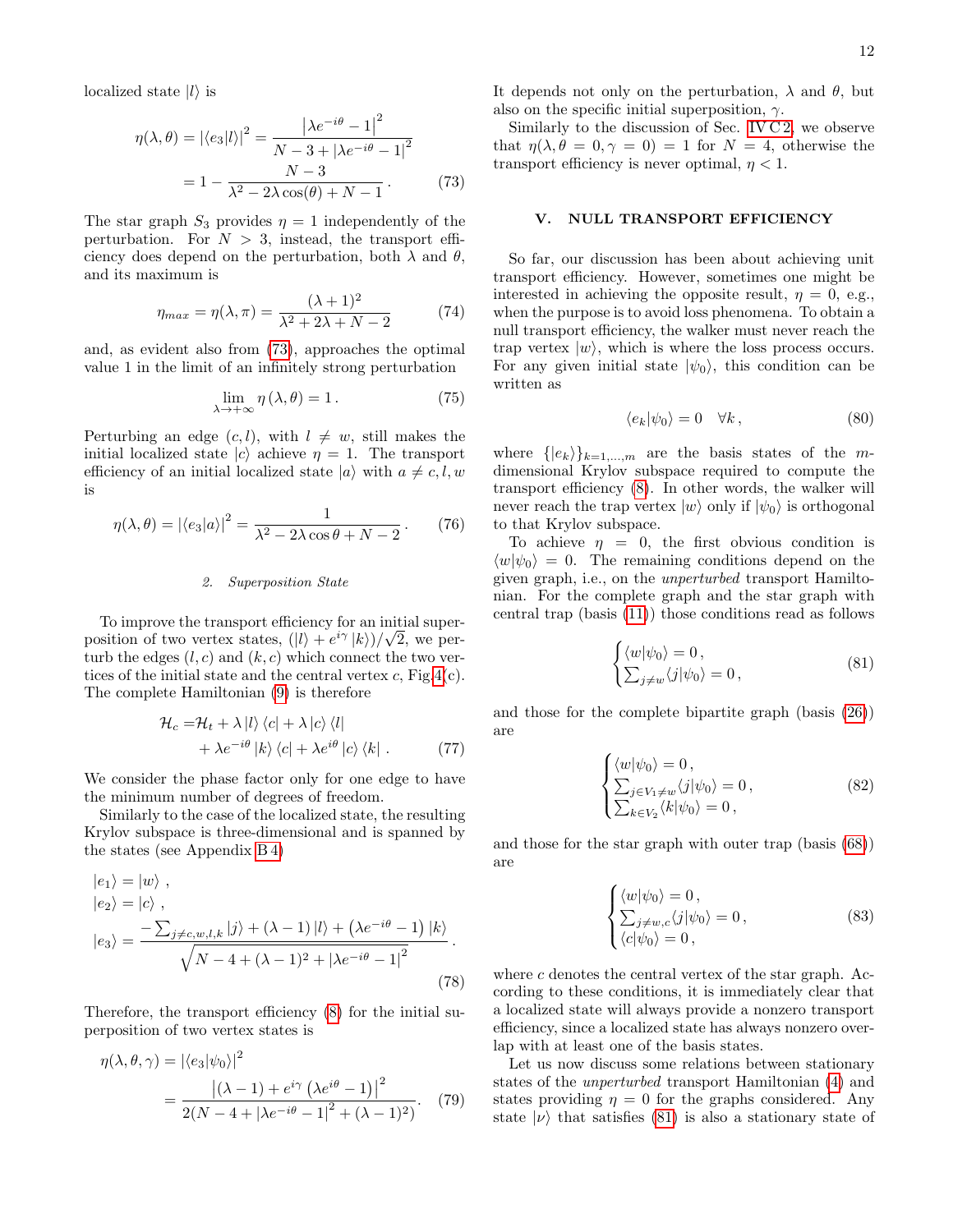the transport Hamiltonian of the complete graph, as well as of the Laplacian matrix,

$$
\mathcal{H}_t^{(cg)} |\nu\rangle = \mathcal{L}^{(cg)} |\nu\rangle = N |\nu\rangle - \sum_{j,h} \langle j|\nu\rangle |h\rangle = N |\nu\rangle.
$$
\n(84)

The same happens for the star graph with central trap, where any state  $|\mu\rangle$  that satisfies [\(81\)](#page-11-3) is also a stationary state of the transport Hamiltonian, as well as of the Laplacian matrix,

$$
\mathcal{H}_t^{(sg)} | \mu \rangle = \mathcal{L}^{(sg)} | \mu \rangle = | \mu \rangle - \sum_j \langle j | \mu \rangle | w \rangle = | \mu \rangle. \quad (85)
$$

Instead, in the complete bipartite graph, as long as the parameters  $N_1$  and  $N_2$  are different, a state  $|\zeta\rangle$  that satisfies [\(82\)](#page-11-4) may not be a stationary state. As an example, the state

$$
|\zeta\rangle = \frac{1}{2} \left[ (|l\rangle - |k\rangle) + (|r\rangle - |s\rangle) \right],
$$
 (86)

with  $l, k \in V_1 \setminus \{w\}$  and  $r, s \in V_2$ , fulfills the condition [\(82\)](#page-11-4), but it is not an eigenstate of the Laplacian or transport Hamiltonian of the CBG, since

$$
\mathcal{H}_t^{(cbg)}\left|\zeta\right\rangle = \frac{1}{2}\left[N_2\left(|l\rangle - |k\rangle\right) + N_1\left(|r\rangle - |s\rangle\right)\right] \not\propto \left|\zeta\right\rangle. \tag{87}
$$

As a final remark, we point out that any eigenstate of the transport Hamiltonian  $\mathcal{H}_t$  [\(4\)](#page-1-2) associated to a real eigenvalue[3](#page-12-1) is a stationary state and provides null transport efficiency. Instead, a state with null transport efficiency is not necessarily a stationary state. Being a stationary state is a sufficient, but not necessary, condition for having  $\eta = 0$ .

## <span id="page-12-0"></span>VI. CONCLUSIONS

In conclusion, we have investigated in details the transport efficiency of a quantum walker on highly symmetric graphs. In particular, we have analyzed situations where the walker is initially localized at a vertex, or may be prepared in a superposition of two vertex states, and the goal of the transport protocol is to trap the walker at a specific trap vertex. In our scheme there is only one trap vertex,  $w$ , which is accountable for the loss processes with a rate  $\kappa$ . The (transport) Hamiltonian of the system is  $H_t = \mathcal{L} - i\kappa|w\rangle\langle w|$ , where  $\mathcal L$  is the Laplacian matrix of the graph. We have analyzed in details the dynamics of CTQWs on complete, complete bipartite, and star graph.

We have analytically evaluated the transport efficiency by computing the overlap of the initial state with the Krylov subspace  $\mathcal I$  relevant to dynamics of the system. After that, we have engineered the graph with the minimal perturbation required to achieve the optimal transport efficiency,  $\eta = 1$ . The perturbation consists of adding an extra weight in the form  $\lambda e^{i\theta}$ , with  $\lambda > 0$ and  $0 \le \theta < 2\pi$ , to one or two edges for the initial localized state,  $|l\rangle$ , or the superposition of two vertex states,  $(|l\rangle + e^{i\gamma} |k\rangle)/\sqrt{2}$ , respectively. The perturbed edges involve the vertices used to define the initial state and the perturbation induces chirality in the system.

We have started our analysis by considering CTQWs on unperturbed complete and bipartite complete graphs, since they cannot achieve unit transport efficiency for initially localized states. We prove that introducing a perturbation breaks the symmetries of the original graph, increases the dimension of the Krylov subspace, and allows one to achieve unit transport efficiency. This is true also for an initial superposition of two vertex states, and in this case the two edges should be perturbed by terms with matching phases. We have also considered the case of the star graph, where the minimal perturbation mentioned above is not sufficient to achieve unit transport efficiency. Indeed, the perturbation affects the Krylov subspace but preserves its dimension with respect to the unperturbed case. As a result, the initial state may have a component out the Krylov subspace and the transport efficiency may not achieve unit value. On the other hand, if the trap is one of the outer vertices, the initial state localized at the central vertex leads to unit transport efficiency even for the unperturbed graph.

Overall, our results suggest that breaking the symmetries of a graph may improve the transport efficiency. In particular, we have shown that unit transport efficiency is possible when a graph may be perturbed in such a way that the dimension of the relevant Krylov subspace is increased. Our results also show that unit transport efficiency is possible without environmental noise, and pave the way to graph engineering for enhanced quantum transport.

#### ACKNOWLEDGMENTS

Work done under the auspices of GNFM-INdAM.

# Appendix A: Basis of the Krylov subspace related to the unperturbed transport Hamiltonian

In this appendix we show how to construct by means of the dimensionality reduction method (Sec. [II\)](#page-1-0) the basis states of the Krylov subspace  $\mathcal{I}(\mathcal{H}, |w\rangle)$  [\(7\)](#page-2-3) required to compute the transport efficiency [\(8\)](#page-2-1) for the unperturbed transport Hamiltonian  $H(4)$  $H(4)$  of each graph discussed. The first basis state is always the trap,  $|e_1\rangle =$  $|w\rangle$ . In the following, O.N. denotes the orthonormal-

<span id="page-12-1"></span><sup>&</sup>lt;sup>3</sup> Eigenstates associated to complex eigenvalues  $\varepsilon$  decay or increase with time, depending on the sign of  $\varepsilon$ . Here the total density is subjected to the loss process since the imaginary part of the sum of the eigenvalues of  $\mathcal{H}_t$  is Im[Tr( $\mathcal{H}_t$ )] =  $-\kappa < 0$ .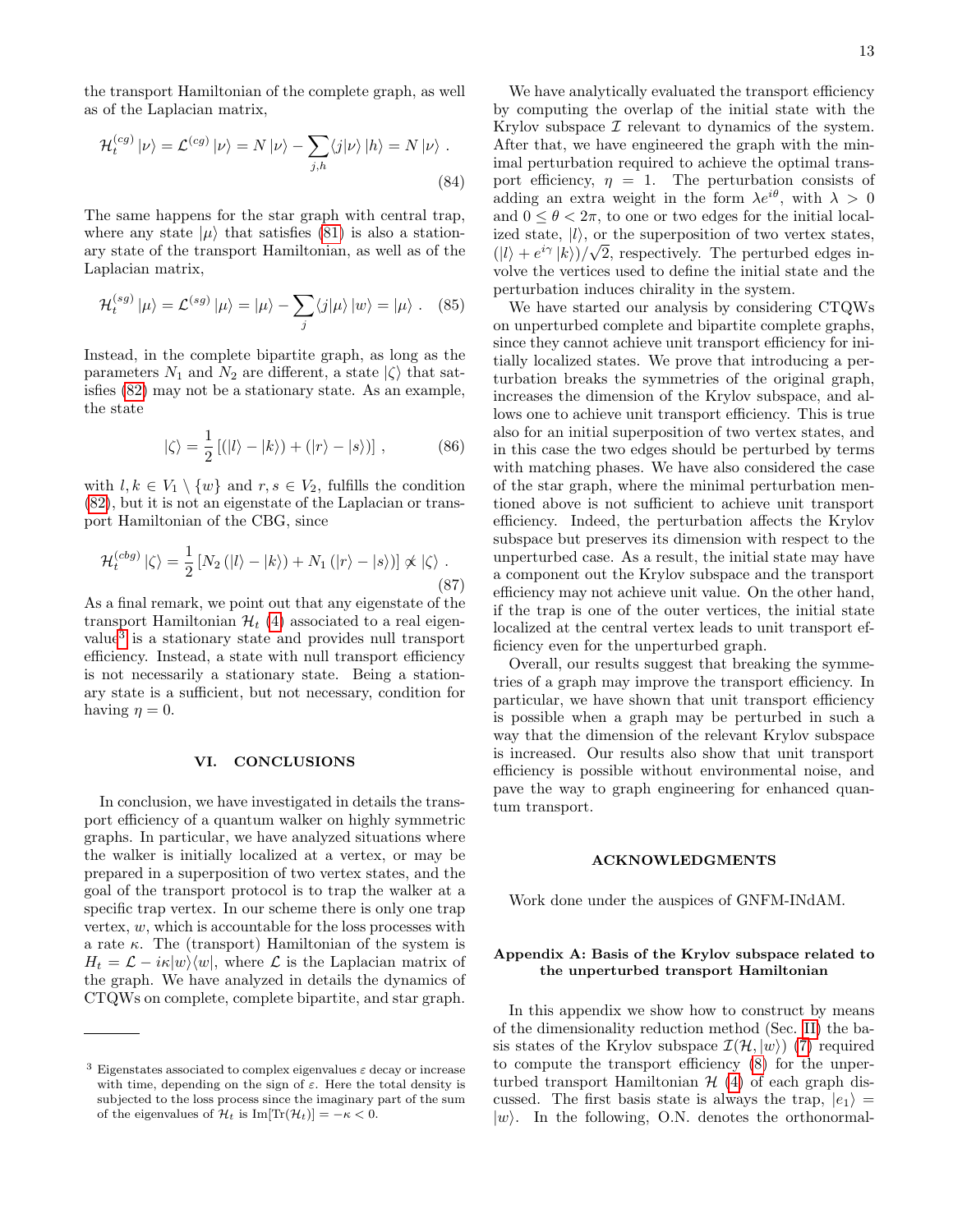ization of the current state  $\mathcal{H} |e_k\rangle$  with respect to the previous basis states  $\{|e_1\rangle, \ldots, |e_k\rangle\}$  and, for brevity, we denote the Krylov subspace by  $I$ . The procedure stops when we find the minimum index  $m$  such that  $\mathcal{H}|e_m\rangle \in \text{span}(\{|e_1\rangle, \ldots, |e_m\rangle\}),\$ as this then implies  $\mathcal{H}^k |w\rangle \in \text{span}(\{|e_1\rangle, \ldots, |e_m\rangle\}) =: \mathcal{I} \ \forall k \in \mathbb{N}_0.$ 

## <span id="page-13-0"></span>1. Complete graph

The Laplacian matrix of the complete graph  $K_N$  is [\(10\)](#page-3-6), thus the unperturbed transport Hamiltonian is

$$
\mathcal{H} = N \sum_{j=1}^{N} |j\rangle\langle j| - \sum_{j,h=1}^{N} |j\rangle\langle h| - i\kappa|w\rangle\langle w| \ . \tag{A1}
$$

The basis states [\(11\)](#page-3-3) are obtained as follows

$$
\mathcal{H}|e_1\rangle = (N - 1 - i\kappa)|w\rangle - \sum_{j \neq w}^{N} |j\rangle
$$

$$
= (N - 1 - i\kappa)|e_1\rangle - \sqrt{N - 1}|e_2\rangle
$$

$$
\xrightarrow{\text{O.N.}} |e_2\rangle ,
$$

$$
\mathcal{H}|e_2\rangle \in \text{span}\{ |e_1\rangle, |e_2\rangle \}.
$$
 (A2)

#### <span id="page-13-2"></span>2. Complete bipartite graph

These calculations are given in [\[56\]](#page-17-14) and are reported here for completeness. The Laplacian matrix of the CBG graph  $K_{N_1,N_2}$  is [\(25\)](#page-5-5), thus the unperturbed transport Hamiltonian is

$$
\mathcal{H} = N_2 \sum_{j \in V_1} |j\rangle\langle j| + N_1 \sum_{h \in V_2} |h\rangle\langle h|
$$

$$
- \sum_{j \in V_1} \sum_{h \in V_2} (|j\rangle\langle h| + |h\rangle\langle j|) - i\kappa|w\rangle\langle w|. \qquad (A3)
$$

Recalling that we assume  $w \in V_1$ , the basis states [\(26\)](#page-5-4) are obtained as follows

$$
\mathcal{H}|e_1\rangle = (N_2 - i\kappa)|w\rangle - \sum_{h \in V_2} |h\rangle
$$
  
\n
$$
= (N_2 - i\kappa)|e_1\rangle - \sqrt{N_2}|e_2\rangle \xrightarrow{\text{O.N.}} |e_2\rangle , \quad \text{(A4)}
$$
  
\n
$$
\mathcal{H}|e_2\rangle = \frac{N_1}{\sqrt{N_2}} \sum_{h \in V_2} |h\rangle - \frac{1}{\sqrt{N_2}} \sum_{j \in V_1} \sum_{h \in V_2} |j\rangle
$$
  
\n
$$
= N_1 |e_2\rangle - \sqrt{N_2} \sum_{j \in V_1 \setminus \{w\}} |j\rangle - \sqrt{N_2} |e_1\rangle
$$
  
\n
$$
= N_1 |e_2\rangle - \sqrt{N_2(N_1 - 1)} |e_3\rangle - \sqrt{N_2} |e_1\rangle
$$
  
\n
$$
\xrightarrow{\text{O.N.}} |e_3\rangle ,
$$
  
\n
$$
\mathcal{H}|e_3\rangle \in \text{span}(\{|e_1\rangle, |e_2\rangle, |e_3\rangle\}).
$$
  
\n(A5)

#### 3. Star graph: Central Trap

The Laplacian matrix of the star graph  $S_N$  is [\(55\)](#page-8-3), thus the unperturbed transport Hamiltonian is

$$
\mathcal{H} = (N-1)|w\rangle\langle w| - \sum_{j \neq w}^{N} (|w\rangle\langle j| + |j\rangle\langle w| - |j\rangle\langle j|)
$$

$$
- i\kappa |w\rangle\langle w| , \qquad (A6)
$$

where  $w$  is the central vertex. The basis states are the same as those of the complete graph [\(11\)](#page-3-3) and are obtained as follows

$$
\mathcal{H}|e_1\rangle = (N - 1 - i\kappa)|w\rangle - \sum_{j \neq w}^{N} |j\rangle
$$
  
=  $(N - 1 - i\kappa)|e_1\rangle - \sqrt{N - 1}|e_2\rangle$   
 $\xrightarrow{\text{O.N.}} |e_2\rangle$ ,  
 $\mathcal{H}|e_2\rangle \in \text{span}\{ |e_1\rangle, |e_2\rangle \}.$  (A7)

# Appendix B: Basis of the Krylov subspace related to the Hamiltonian engineered for maximum transport efficiency

In this appendix we show how to construct by means of the dimensionality reduction method (Sec. [II\)](#page-1-0) the basis states of the Krylov subspace  $\mathcal{I}(\mathcal{H}, |w\rangle)$  [\(7\)](#page-2-3) required to compute the transport efficiency [\(8\)](#page-2-1) for the perturbed transport Hamiltonian  $H(9)$  $H(9)$  of each graph discussed. The Hamiltonian is properly defined and perturbed depending on the initial state considered, localized at a vertex,  $|\psi_0\rangle = |l\rangle$ , or superposition of two vertex states,  $|\psi_0\rangle = (|\mathit{l}\rangle + e^{i\gamma} |\mathit{k}\rangle)/\sqrt{2}$ , with  $\mathit{l}, \mathit{k} \neq w$  (vertices different from the trap). The first basis state is always the trap,  $|e_1\rangle = |w\rangle$ . In the following, O.N. denotes the orthonormalization of the current state  $\mathcal{H} |e_k\rangle$  with respect to the previous basis states  $\{|e_1\rangle, \ldots, |e_k\rangle\}$  and, for brevity, we denote the Krylov subspace by  $\mathcal{I}$ . To simplify the calculation, we neglect the normalization constant of the state  $|e_n\rangle$  when computing  $\mathcal{H}|e_n\rangle$ . Indeed, the normalization constant only contributes as a multiplicative constant, which can be absorbed in the final normalization procedure to get  $|e_{n+1}\rangle$ . The procedure stops when we find the minimum index  $m$  such that  $\mathcal{H}|e_m\rangle \in \text{span}(\{|e_1\rangle,\ldots,|e_m\rangle\}),\$ as this then implies  $\mathcal{H}^k |w\rangle \in \text{span}(\{ |e_1\rangle, \ldots, |e_m\rangle\}) =: \mathcal{I} \ \forall k \in \mathbb{N}_0.$ 

#### <span id="page-13-1"></span>1. Complete Graph

The Laplacian matrix of the complete graph  $K_N$  is  $(10).$  $(10).$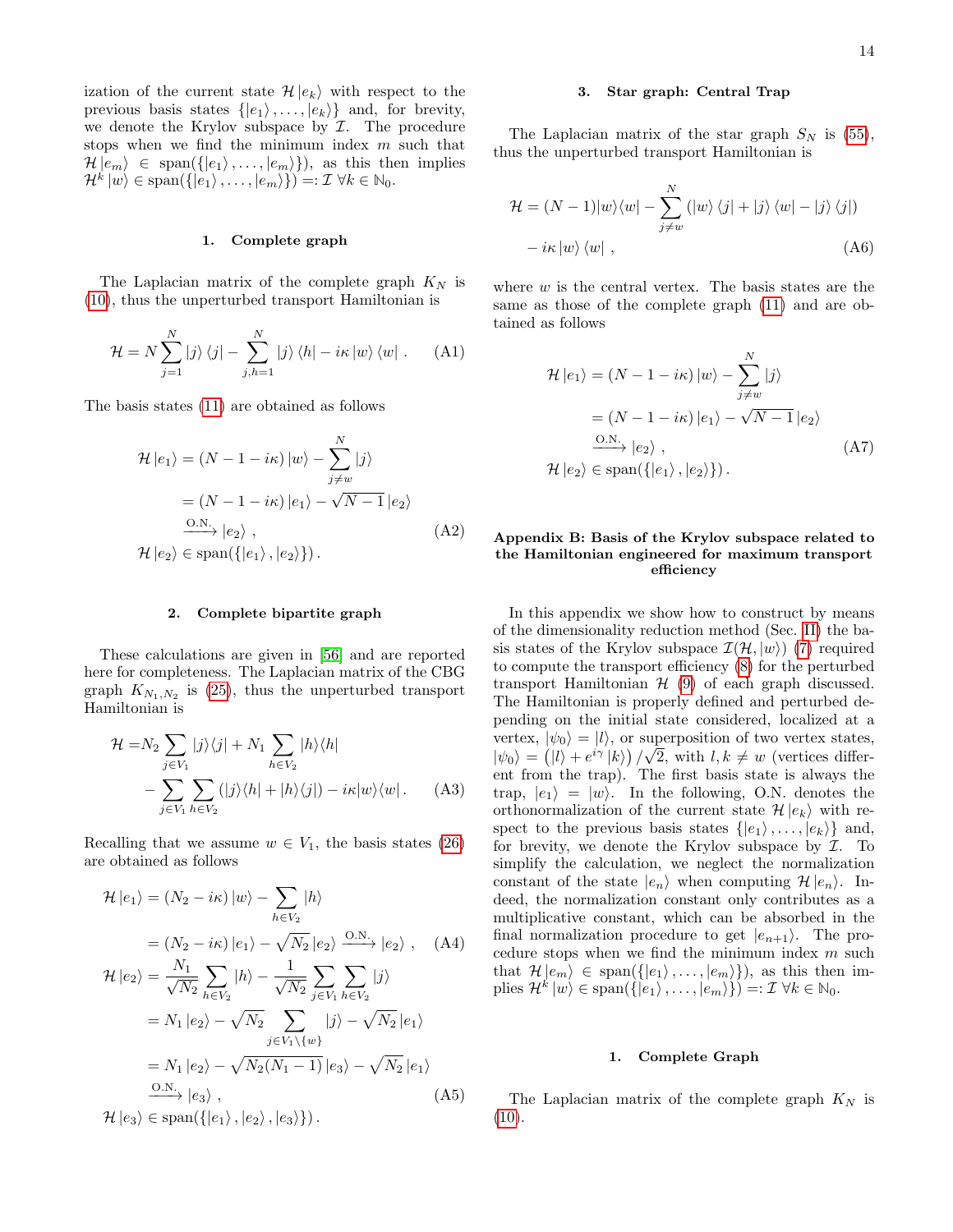# a. Localized State

The complete Hamiltonian to achieve the optimal transport efficiency for the initial localized state  $|l\rangle$  is

$$
\mathcal{H} = N \sum_{j=1}^{N} |j\rangle\langle j| - \sum_{j,h=1}^{N} |j\rangle\langle h| - i\kappa|w\rangle\langle w|
$$
  
+  $\lambda e^{i\theta}|w\rangle\langle l| + \lambda e^{-i\theta}|l\rangle\langle w|.$  (B1)

The basis states [\(15\)](#page-4-2) are obtained as follows

$$
\mathcal{H}|e_1\rangle = (N - 1 - i\kappa)|w\rangle - \sum_{j \neq w}^{N} |j\rangle + \lambda e^{-i\theta} |l\rangle
$$
  

$$
\xrightarrow{\text{O.N.}} |e_2\rangle ,
$$
 (B2)

$$
\mathcal{H}|e_2\rangle \propto \lambda \left(\lambda - e^{i\theta}\right)|w\rangle + \left(N - 1 - \lambda e^{-i\theta}\right) \sum_{j}^{N} |j\rangle
$$
  
+  $N|e_2\rangle \xrightarrow{\text{O.N.}} |e_3\rangle$ , (B3)  
 $\mathcal{H}|e_3\rangle \in \text{span}\{ |e_1\rangle, |e_2\rangle, |e_3\rangle \}.$ 

# b. Superposition State

The complete Hamiltonian to achieve the optimal transport efficiency for the initial superposition of two vertex states is

$$
\mathcal{H} = N \sum_{j=1}^{N} |j\rangle\langle j| - \sum_{j,h=1}^{N} |j\rangle\langle h| - i\kappa|w\rangle\langle w| + \lambda|w\rangle\langle l|
$$

$$
+ \lambda|l\rangle\langle w| + \lambda e^{i\theta}|w\rangle\langle k| + \lambda e^{-i\theta}|k\rangle\langle w|.
$$
 (B4)

The basis states [\(20\)](#page-4-4) are obtained as follows

$$
\mathcal{H} |e_1\rangle = (N - 1 - i\kappa) |w\rangle - \sum_{j \neq w}^{N} |j\rangle + \lambda e^{-i\theta} |k\rangle + \lambda |l\rangle
$$
  

$$
\xrightarrow{\text{O.N.}} |e_2\rangle ,
$$
 (B5)

<sub>N</sub>r

$$
\mathcal{H}|e_2\rangle \propto N|e_2\rangle - [-(N-1) + \lambda(1 + e^{-i\theta})] \sum_{j}^{N} |j\rangle
$$
  
+ 
$$
[\lambda(\lambda - 1) + \lambda e^{i\theta}(\lambda e^{-i\theta} - 1)] |w\rangle
$$
  

$$
\xrightarrow{\text{O.N.}} |e_3\rangle ,
$$
  

$$
\mathcal{H}|e_3\rangle \in \text{span}(\{|e_1\rangle, |e_2\rangle, |e_3\rangle\}).
$$
 (B6)

## <span id="page-14-0"></span>2. Complete bipartite graph

The Laplacian matrix of the CBG  $K_{N_1,N_2}$  is [\(25\)](#page-5-5).

# a. Localized State

In the CBG there can be two different initial localized states  $|l\rangle$ , i)  $l \in V_2$  and ii)  $l \in V_1$  (Fig. [2\)](#page-5-0), thus we consider two different Hamiltonian to achieve the optimal transport efficiency. In the first case the complete Hamiltonian is

$$
\mathcal{H} = N_2 \sum_{j \in V_1} |j\rangle\langle j| + N_1 \sum_{h \in V_2} |h\rangle\langle h| - \sum_{j \in V_1} \sum_{h \in V_2} (|j\rangle\langle h| + |h\rangle\langle j|) - i\kappa|w\rangle\langle w| + \lambda e^{i\theta}|w\rangle\langle l| + \lambda e^{-i\theta}|l\rangle\langle w|.
$$
\n(B7)

The basis states [\(30\)](#page-6-3) are obtained as follows

$$
\mathcal{H}|e_1\rangle = (N_2 - i\kappa)|w\rangle - \sum_{k \in V_2} |k\rangle + \lambda e^{-i\theta} |l\rangle
$$
  

$$
\xrightarrow{\text{O.N.}} |e_2\rangle ,
$$
  

$$
\mathcal{H}|e_2\rangle \propto N_1 |e_2\rangle + (N_2 - \lambda e^{-i\theta}) \sum |j\rangle
$$
 (B8)

$$
H |e_2\rangle \propto N_1 |e_2\rangle + (N_2 - \lambda e^{-\omega}) \sum_{j \in V_1} |j\rangle
$$
  
\n
$$
\xrightarrow{\text{O.N.}} |e_3\rangle ,
$$
 (B9)

$$
\mathcal{H}|e_3\rangle \propto N_2|e_3\rangle - (N_1 - 1) \sum_{h \in V_2} |h\rangle \xrightarrow{0.N.} |e_4\rangle , \quad (B10)
$$
  

$$
\mathcal{H}|e_4\rangle \in \text{span}(\{|e_1\rangle, |e_2\rangle, |e_3\rangle, |e_4\rangle\}).
$$

In the second case the complete Hamiltonian is

<span id="page-14-1"></span>
$$
\mathcal{H} = N_2 \sum_{j \in V_1} |j\rangle\langle j| + N_1 \sum_{h \in V_2} |h\rangle\langle h| - \sum_{j \in V_1} \sum_{h \in V_2} (|j\rangle\langle h| + |h\rangle\langle j|) - i\kappa|w\rangle\langle w| + \lambda e^{i\theta}|m\rangle\langle l| + \lambda e^{-i\theta}|l\rangle\langle m|,
$$
\n(B11)

and the basis state [\(36\)](#page-6-4) are obtained as follows

$$
\mathcal{H}|e_1\rangle = (N_2 - i\kappa)|w\rangle - \sum_{h \in V_2} |h\rangle \xrightarrow{0.N.} |e_2\rangle , \qquad (B12)
$$

$$
\mathcal{H} |e_2\rangle \propto -N_2 \sum_{j \in V_1} |j\rangle + \lambda e^{-i\theta} |l\rangle \xrightarrow{\text{O.N.}} |e_3\rangle , \qquad (B13)
$$

$$
\mathcal{H} \left| e_3 \right\rangle \propto N_2 \left| e_3 \right\rangle - \left[ N_2 \left( N_1 - 2 \right) + \left( \lambda e^{i\theta} - N_2 \right) \right] \sum_{h \in V_2} \left| h \right\rangle
$$

$$
+ \lambda e^{-i\theta} \left( \lambda e^{i\theta} - N_2 \right) |m\rangle \xrightarrow{\text{O.N.}} |e_4\rangle , \qquad \text{(B14)}
$$

$$
\mathcal{H}|e_4\rangle \propto N_1|e_4\rangle + \left(1 - \frac{1}{N_2}\right)\lambda e^{i\theta} |m\rangle \xrightarrow{\text{O.N.}} |e_5\rangle ,
$$
\n(B15)

 $\mathcal{H} |e_5\rangle \in \text{span}(\{|e_1\rangle, |e_2\rangle, |e_3\rangle, |e_4\rangle, |e_5\rangle\}).$ 

# b. Superposition State

There are three different initial states to be considered: i)  $l, k \in V_2$ , ii)  $l \in V_1 \setminus \{w\}$  and  $k \in V_1$ , iii)  $l \in V_1$  and  $k \in V_2$ . For the case iii) the Hamiltonian [\(B11\)](#page-14-1) already leads to perfect quantum transport, thus we will focus on the two remaining cases.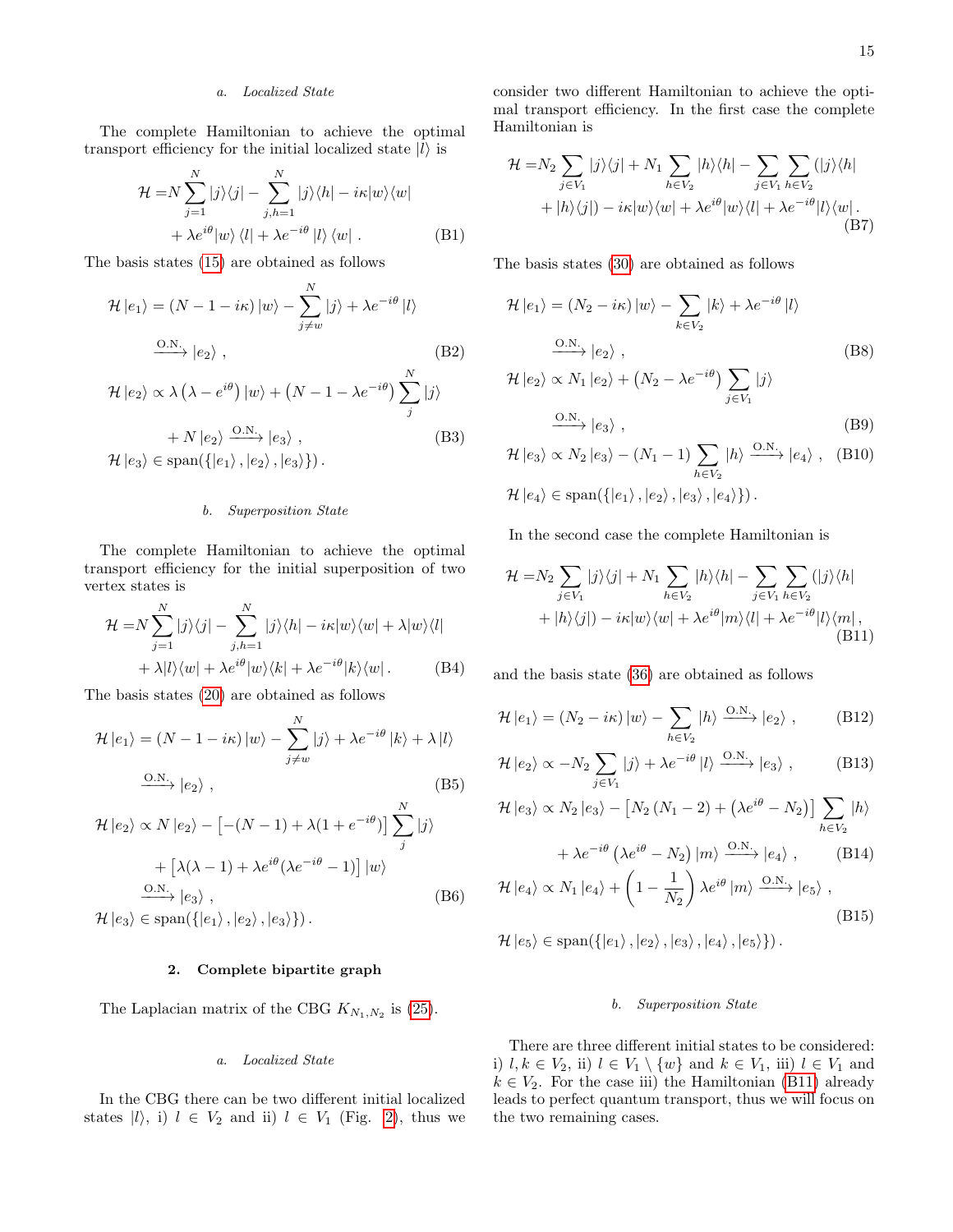In the first case the complete Hamiltonian is

$$
\mathcal{H} = N_2 \sum_{j \in V_1} |j\rangle\langle j| + N_1 \sum_{h \in V_2} |h\rangle\langle h| - \sum_{j \in V_1} \sum_{h \in V_2} (|j\rangle\langle h| + |h\rangle\langle j|) - i\kappa|w\rangle\langle w| + \lambda e^{i\theta} |w\rangle\langle k| + \lambda e^{-i\theta} |k\rangle\langle w| + \lambda |w\rangle\langle l| + \lambda |l\rangle\langle w| , \tag{B16}
$$

and the basis states [\(43\)](#page-7-3) are obtained as follow

$$
\mathcal{H}|e_1\rangle = (N_2 - i\kappa)|w\rangle - \sum_{h \in V_2} |h\rangle + \lambda e^{-i\theta} |k\rangle + \lambda |l\rangle
$$
  

$$
\xrightarrow{\text{O.N.}} |e_2\rangle ,
$$
 (B17)

$$
\mathcal{H} \left| e_2 \right\rangle \propto \left[ N_2 - 1 - \left( \lambda e^{-i\theta} - 1 \right) + \left( \lambda - 1 \right) \right] \sum_{j \in V_1} |j\rangle
$$

$$
+ N_1 \left| e_2 \right\rangle \xrightarrow{\text{O.N.}} \left| e_3 \right\rangle , \tag{B18}
$$

$$
\mathcal{H}|e_3\rangle \propto N_2|e_3\rangle - (N_1 - 1) \sum_{h \in V_2} |h\rangle \xrightarrow{\text{O.N.}} |e_4\rangle , \quad \text{(B19)}
$$
  

$$
\mathcal{H}|e_4\rangle \in \text{span}(\{|e_1\rangle, |e_2\rangle, |e_3\rangle, |e_4\rangle\}).
$$

In the second case the complete Hamiltonian is

$$
\mathcal{H} = N_2 \sum_{j \in V_1} |j\rangle\langle j| + N_1 \sum_{h \in V_2} |h\rangle\langle h| - \sum_{j \in V_1} \sum_{h \in V_2} (|j\rangle\langle h| + |h\rangle\langle j|) - i\kappa|w\rangle\langle w| + \lambda e^{i\theta} |w\rangle\langle m| + \lambda e^{-i\theta} |k\rangle\langle m| + \lambda |m\rangle\langle l| + \lambda |l\rangle\langle m| , \qquad (B20)
$$

and the basis states [\(49\)](#page-7-4) are obtained as follow

$$
\mathcal{H}|e_1\rangle = (N_2 - i\kappa)|w\rangle - \sum_{h \in V_2} |h\rangle \xrightarrow{\text{O.N.}} |e_2\rangle , \qquad \text{(B21)}
$$

$$
\mathcal{H}|e_2\rangle \propto N_1|e_2\rangle - N_2 \sum_{j \in V_1} |j\rangle + \lambda e^{-i\theta} |k\rangle + \lambda |l\rangle
$$
  

$$
\xrightarrow{\text{O.N.}} |e_3\rangle , \qquad (B22)
$$

$$
\mathcal{H} |e_3\rangle \propto \left[ N_2 \left( N_1 - 1 \right) - \lambda - \lambda e^{-i\theta} \right] \sum_{h \in V_2} |h\rangle
$$
  
+ 
$$
\left[ \lambda \left( \lambda - N_2 \right) + \lambda e^{i\theta} \left( \lambda e^{-i\theta} - N_2 \right) \right] |m\rangle
$$
  

$$
\xrightarrow{\text{O.N.}} |e_4\rangle , \qquad (B23)
$$

$$
\mathcal{H} |e_4\rangle \propto \left[ \left( 1 - \frac{1}{N_2} \right) + N_2 - 1 \right] \sum_{j \in V_1} |j\rangle + \lambda \left( 1 - \frac{1}{N_2} \right) |l\rangle
$$

$$
+ \lambda e^{-i\theta} \left( 1 - \frac{1}{N_2} \right) |k\rangle \xrightarrow{\text{O.N.}} |e_5\rangle , \qquad \text{(B24)}
$$

 $\mathcal{H} |e_5\rangle \in \text{span}(\{|e_1\rangle, |e_2\rangle, |e_3\rangle, |e_4\rangle, |e_5\rangle\}).$ 

# <span id="page-15-0"></span>3. Star graph: Central trap

The Laplacian matrix of the star graph  $S_N$  is [\(55\)](#page-8-3). Since the trap vertex is the central one, the initial states can only involve the outer vertices (Fig. [3\)](#page-8-1).

# a. Localized State

The complete Hamiltonian for the initial localized state  $|l\rangle$  is

$$
\mathcal{H} = (N-1)|w\rangle\langle w| - \sum_{j \neq w}^{N} (|w\rangle\langle j| + |j\rangle\langle w| + |j\rangle\langle j|)
$$

$$
-i\kappa|w\rangle\langle w| + \lambda e^{i\theta}|w\rangle\langle l| + \lambda e^{-i\theta}|l\rangle\langle w|.
$$
 (B25)

The basis states are the same as those of the complete graph [\(11\)](#page-3-3) and are obtained as follows

$$
\mathcal{H}|e_1\rangle = (N - 1 - i\kappa)|w\rangle - \sum_{j \neq w}^{N} |j\rangle + \lambda e^{-i\theta} |l\rangle
$$
  

$$
\xrightarrow{\text{O.N.}} |e_2\rangle ,
$$
  

$$
\mathcal{H}|e_2\rangle \in \text{span}(\{|e_1\rangle, |e_2\rangle\}).
$$
 (B26)

# b. Superposition State

The complete Hamiltonian for the initial superposition of two vertex states is

$$
\mathcal{H} = (N-1)|w\rangle\langle w| - \sum_{j \neq w}^{N} (|w\rangle\langle j| + |j\rangle\langle w| + |j\rangle\langle j|)
$$

$$
- i\kappa|w\rangle\langle w| + \lambda e^{i\theta}|w\rangle\langle k| + \lambda e^{-i\theta}|k\rangle\langle w|
$$

$$
+ \lambda|w\rangle\langle l| + \lambda|l\rangle\langle w|.
$$
 (B27)

The basis states [\(62\)](#page-9-5) are obtained as follows

$$
\mathcal{H}|e_1\rangle = (N - 1 - i\kappa)|w\rangle - \sum_{j \neq w}^{N} |j\rangle + \lambda e^{-i\theta} |k\rangle + \lambda |l\rangle ,
$$
\n(B28)

 $\xrightarrow{\mathrm{O.N.}} |e_2\rangle$  $\mathcal{H} |e_2\rangle \in \text{span}(\{|e_1\rangle, |e_2\rangle\}).$ 

## <span id="page-15-1"></span>4. Star graph: Outer trap

We now consider as a trap vertex one of the outer vertices, thus  $w \neq c$ .

# a. Localized State

The complete Hamiltonian for the initial localized state  $|l\rangle$ , with  $l \neq c$ , is

$$
\mathcal{H} = (N-1)|c\rangle\langle c| - \sum_{j \neq c}^{N} (|c\rangle\langle j| + |j\rangle\langle c| + |j\rangle\langle j|)
$$

$$
- i\kappa|c\rangle\langle c| + \lambda e^{i\theta}|c\rangle\langle l| + \lambda e^{-i\theta}|l\rangle\langle c|.
$$
 (B29)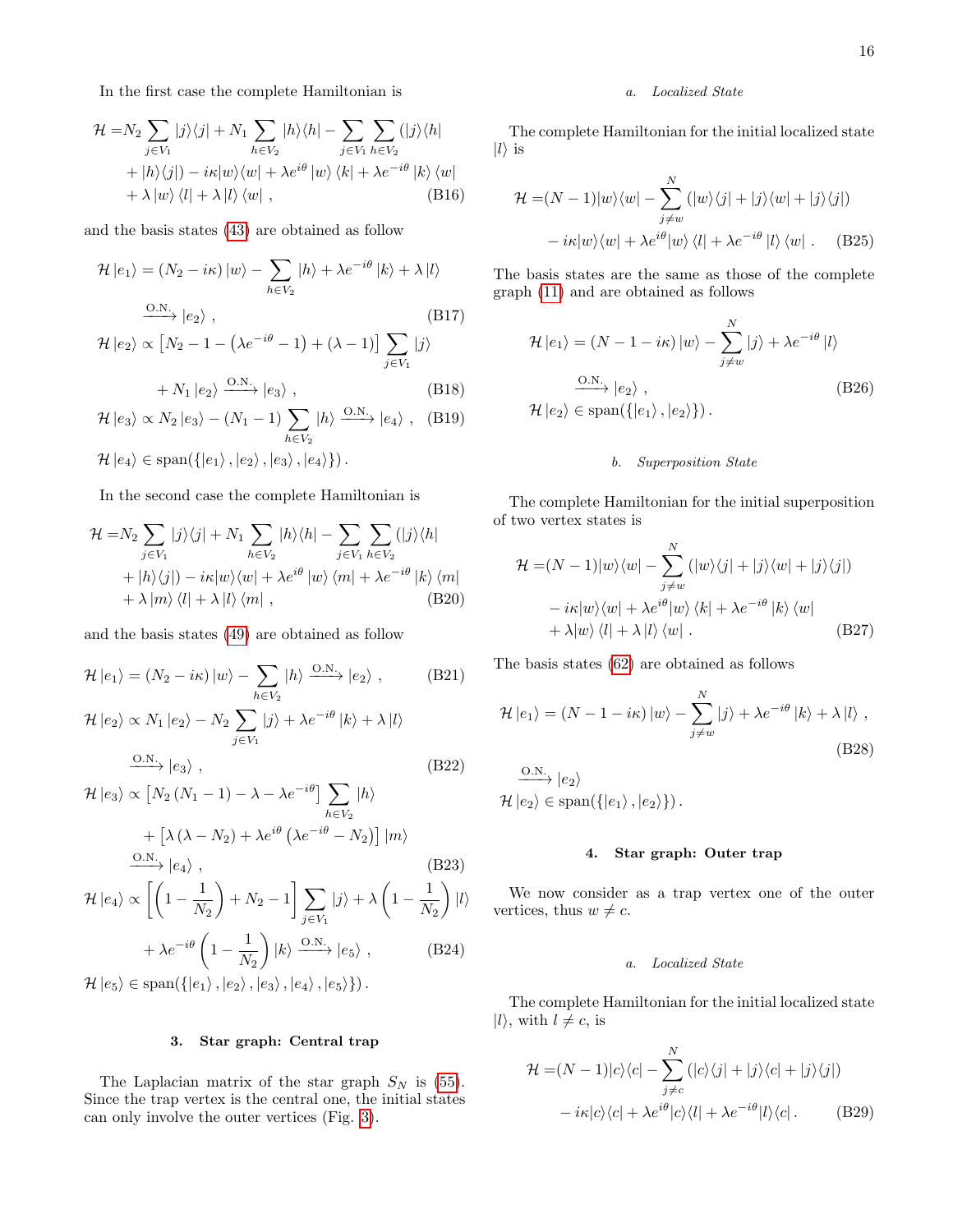$\mathcal{H}\left|e_2\right\rangle \propto (N-1)\left|e_2\right\rangle + \left|w\right\rangle - \sum_{i=1}^N\left|e_i\right\rangle$ 

 $\mathcal{H} |e_3\rangle \in \text{span}(\{|e_1\rangle, |e_2\rangle, |e_3\rangle\})$ .

## b. Superposition State

The complete Hamiltonian for the initial superposition of two vertex states is

$$
\mathcal{H} = (N-1)|c\rangle\langle c| - \sum_{j \neq c}^{N} (|c\rangle\langle j| + |j\rangle\langle c| + |j\rangle\langle j|)
$$

$$
-i\kappa|w\rangle\langle w| + \lambda e^{i\theta}|c\rangle\langle k| + \lambda e^{-i\theta}|k\rangle\langle c|
$$

$$
+ \lambda|c\rangle\langle l| + \lambda|l\rangle\langle c|.
$$
 (B32)

The basis states [\(78\)](#page-11-5) are obtained as follows

$$
\mathcal{H}|e_1\rangle = |c\rangle + (1 - i\kappa)|w\rangle \xrightarrow{\text{O.N.}} |e_2\rangle ,
$$
 (B33)

$$
\mathcal{H} |e_2\rangle \propto (N-1) |e_2\rangle + |w\rangle - \sum_{j \neq w, c} |j\rangle + \lambda |l\rangle \lambda e^{-i\theta} |k\rangle
$$

$$
\frac{0 \cdot N}{\mathcal{H} |e_3\rangle} |e_3\rangle ,
$$
\n
$$
\mathcal{H} |e_3\rangle \in \text{span}(\{|e_1\rangle, |e_2\rangle, |e_3\rangle\}).
$$
\n(B34)

<span id="page-16-0"></span>[1] R. Portugal, Quantum Walks and Search Algorithms (Springer, New York, 2018).

 $\mathcal{H}|e_1\rangle = |c\rangle + (1 - i\kappa)|w\rangle \xrightarrow{\text{O.N.}} |e_2\rangle,$  (B30)

 $j \neq w, c$ 

 $\xrightarrow{O.N.} |e_3\rangle$ , (B31)

 $|j\rangle + \lambda e^{-i\theta} |l\rangle$ 

- <span id="page-16-1"></span>[2] E. Farhi and S. Gutmann, Physical Review A 58, 915 (1998).
- <span id="page-16-2"></span>[3] D. D'Alessandro, Reports on Mathematical Physics 66, 85 (2010).
- <span id="page-16-3"></span>[4] J. Wang and K. Manouchehri, Physical Implementation of Quantum Walks (Springer, New York, 2013).
- <span id="page-16-4"></span>[5] A. M. Childs, Physical Review Letters 102, 180501 (2009).
- [6] Y. Lahini, G. R. Steinbrecher, A. D. Bookatz, and D. Englund, npj Quantum Information 4, 1 (2018).
- [7] A. M. Childs and J. Goldstone, Physical Review A 70, 022314 (2004).
- [8] S. Chakraborty, L. Novo, and J. Roland, Physical Review A 102, 032214 (2020).
- [9] E. Campos, S. E. Venegas-Andraca, and M. Lanzagorta, Scientific Reports 11, 1 (2021).
- <span id="page-16-5"></span>[10] D. Tamascelli and L. Zanetti, Journal of Physics A: Mathematical and Theoretical 47, 325302 (2014).
- <span id="page-16-6"></span>[11] M. Christandl, N. Datta, T. C. Dorlas, A. Ekert, A. Kay, and A. J. Landahl, Physical Review A 71, 032312 (2005).
- [12] V. M. Kendon and C. Tamon, Journal of Computational and Theoretical Nanoscience 8, 422 (2011).
- <span id="page-16-7"></span>[13] R. Alvir, S. Dever, B. Lovitz, J. Myer, C. Tamon, Y. Xu, and H. Zhan, Journal of Algebraic Combinatorics 43, 801 (2016).
- <span id="page-16-8"></span>[14] Y. Lahini, M. Verbin, S. D. Huber, Y. Bromberg, R. Pugatch, and Y. Silberberg, Physical Review A 86, 011603(R) (2012).
- <span id="page-16-9"></span>[15] M. Schuld, I. Sinayskiy, and F. Petruccione, Physical Review A 89, 032333 (2014).
- <span id="page-16-10"></span>[16] N. Dalla Pozza and F. Caruso, Physical Review Research 2, 043011 (2020).
- <span id="page-16-11"></span>[17] D. I. Tsomokos, Physical Review A 83, 052315 (2011).
- [18] M. Faccin, P. Migdał, T. H. Johnson, V. Bergholm, and J. D. Biamonte, Physical Review X 4, 041012 (2014).
- <span id="page-16-12"></span>[19] J. P. Moutinho, A. Melo, B. Coutinho, I. A. Kovács, and Y. Omar, ArXiv e-prints (2021), [arXiv:2112.04768.](https://arxiv.org/abs/2112.04768)
- <span id="page-16-13"></span>[20] O. Mülken and A. Blumen, Physics Reports 502, 37 (2011).
- [21] A. Blumen, V. Bierbaum, and O. Mülken, Physica A: Statistical Mechanics and its Applications 371, 10 (2006).
- [22] O. Mülken, V. Pernice, and A. Blumen, Physical Review E 76, 051125 (2007).
- [23] X.-P. Xu, W. Li, and F. Liu, Physical Review E 78, 052103 (2008).
- [24] E. Agliari, A. Blumen, and O. Mülken, Journal of Physics A: Mathematical and Theoretical 41, 445301 (2008).
- [25] A. Rai, G. S. Agarwal, and J. H. Perk, Physical Review A 78, 042304 (2008).
- [26] S. Salimi, Quantum Information Processing 9, 75 (2010).
- [27] Z. Darázs, A. Anishchenko, T. Kiss, A. Blumen, and O. Mülken, Physical Review E **90**, 032113 (2014).
- [28] S. Yalouz and V. Pouthier, Physical Review E 97, 022304 (2018).
- <span id="page-16-14"></span>[29] X. Li, H. Chen, M. Wu, Y. Ruan, Z. Liu, and J. Tan, Quantum Information Processing 19, 1 (2020).
- <span id="page-16-15"></span>[30] O. Mülken and A. Blumen, Physical Review E  $73$ , 066117 (2006).
- <span id="page-16-16"></span>[31] O. Mülken, A. Blumen, T. Amthor, C. Giese, M. Reetz-Lamour, and M. Weidemüller, Physical review letters 99, 090601 (2007).
- <span id="page-16-17"></span>[32] E. Agliari, O. Muelken, and A. Blumen, International Journal of Bifurcation and Chaos 20, 271 (2010).
- <span id="page-16-18"></span>[33] A. Olaya-Castro, C. F. Lee, F. F. Olsen, and N. F. Johnson, Physical Review B 78, 085115 (2008).
- <span id="page-16-19"></span>[34] P. Rebentrost, M. Mohseni, I. Kassal, S. Lloyd, and A. Aspuru-Guzik, New Journal of Physics 11, 033003 (2009).